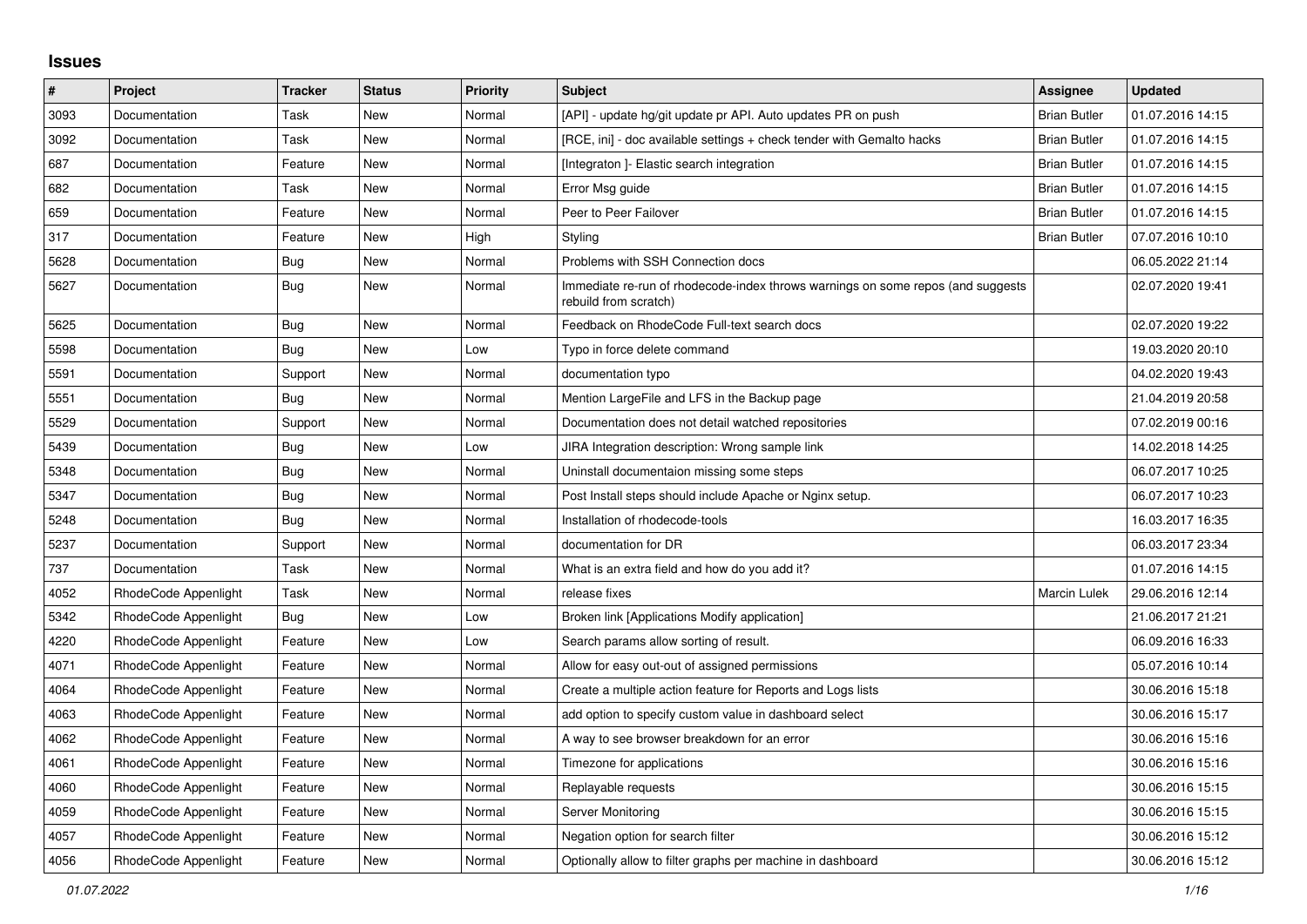| $\vert$ # | Project              | <b>Tracker</b> | <b>Status</b> | Priority | <b>Subject</b>                                                                                | <b>Assignee</b>              | <b>Updated</b>   |
|-----------|----------------------|----------------|---------------|----------|-----------------------------------------------------------------------------------------------|------------------------------|------------------|
| 4017      | RhodeCode Appenlight | Feature        | New           | Low      | application logos need help                                                                   |                              | 14.06.2016 11:52 |
| 3994      | RhodeCode Appenlight | <b>Bug</b>     | <b>New</b>    | Normal   | during setup, user is given option to make admin account even if one does not exist           |                              | 08.06.2016 12:44 |
| 3990      | RhodeCode Appenlight | Bug            | New           | Normal   | some dashboard builder buttons are up against fields                                          |                              | 07.06.2016 12:01 |
| 3987      | RhodeCode Appenlight | Bug            | New           | Normal   | adjust footer so it's consistent with the website footer                                      |                              | 15.06.2016 10:20 |
| 3986      | RhodeCode Appenlight | Bug            | <b>New</b>    | Normal   | table headers should be left aligned                                                          |                              | 07.06.2016 11:53 |
| 5270      | RhodeCode CE/EE      | Task           | New           | Normal   | Comments updates                                                                              | Bartłomiej<br>Wołyńczyk      | 17.04.2018 21:51 |
| 4074      | RhodeCode CE/EE      | Feature        | <b>New</b>    | Normal   | Edit review comment                                                                           | Bartłomiej<br>Wołyńczyk      | 17.04.2018 21:51 |
| 4289      | RhodeCode CE/EE      | Task           | <b>New</b>    | Low      | [ce, ee] clean up pygments lexer functions + handling                                         | Daniel D                     | 21.10.2016 14:44 |
| 4256      | RhodeCode CE/EE      | Bug            | New           | Normal   | [ce, ee, ux] Source code highlight colors conflict with red/green inserted/deleted<br>blocks  | Daniel D                     | 03.10.2016 05:00 |
| 4246      | RhodeCode CE/EE      | Task           | <b>New</b>    | Normal   | [ce, ee, vcs, git] add tests for annotated git tags                                           | Daniel D                     | 13.02.2018 18:03 |
| 4232      | RhodeCode CE/EE      | Feature        | New           | Normal   | [ce, ee, pr, compare] redo diffs, support side by side diffs, html diffs                      | Daniel D                     | 25.10.2016 15:40 |
| 4208      | RhodeCode CE/EE      | Bug            | New           | Normal   | [ce, ee] test errors get hidden by error page                                                 | Daniel D                     | 14.09.2016 12:00 |
| 4197      | RhodeCode CE/EE      | Task           | <b>New</b>    | Normal   | [ce, ee] get list of users with their permissions to a repository                             | Daniel D                     | 22.09.2017 10:30 |
| 4179      | RhodeCode CE/EE      | Task           | New           | Normal   | [ce, ee] refine perms summary list                                                            | Daniel D                     | 14.09.2016 12:09 |
| 4157      | RhodeCode CE/EE      | Feature        | New           | Normal   | [integrations] Integrate with industry standard SW development tools                          | Daniel D                     | 08.08.2016 12:55 |
| 4147      | RhodeCode CE/EE      | Task           | New           | Normal   | [ce, ee, docs] Events documentation                                                           | Daniel D                     | 15.08.2016 12:33 |
| 4120      | RhodeCode CE/EE      | Task           | <b>New</b>    | Normal   | [ce] replace get_repo_nodes api                                                               | Daniel D                     | 17.04.2018 21:49 |
| 5653      | RhodeCode CE/EE      | Feature        | New           | Normal   | Extend SSH clone to support cloning by repo id.                                               | Marcin<br>Kuzminski<br>[CTO] | 17.02.2021 12:58 |
| 5441      | RhodeCode CE/EE      | Feature        | <b>New</b>    | Low      | Some files not parsed as XML files                                                            | Marcin<br>Kuzminski<br>[CTO] | 12.06.2018 12:23 |
| 5382      | RhodeCode CE/EE      | Feature        | <b>New</b>    | Normal   | Support for repository aliases                                                                | Marcin<br>Kuzminski<br>[CTO] | 04.09.2017 15:17 |
| 5257      | RhodeCode CE/EE      | Bug            | <b>New</b>    | Normal   | Git repository with big binary file provokes error and strange behavior/memory leak<br>of RH. | Marcin<br>Kuzminski<br>[CTO] | 23.03.2017 22:02 |
| 4213      | RhodeCode CE/EE      | Feature        | New           | High     | Embed PostgreSQL database                                                                     | Marcin<br>Kuzminski<br>[CTO] | 03.09.2016 23:45 |
| 4000      | RhodeCode CE/EE      | Feature        | New           | Normal   | Make compare more functional                                                                  | Marcin<br>Kuzminski<br>[CTO] | 18.11.2017 19:11 |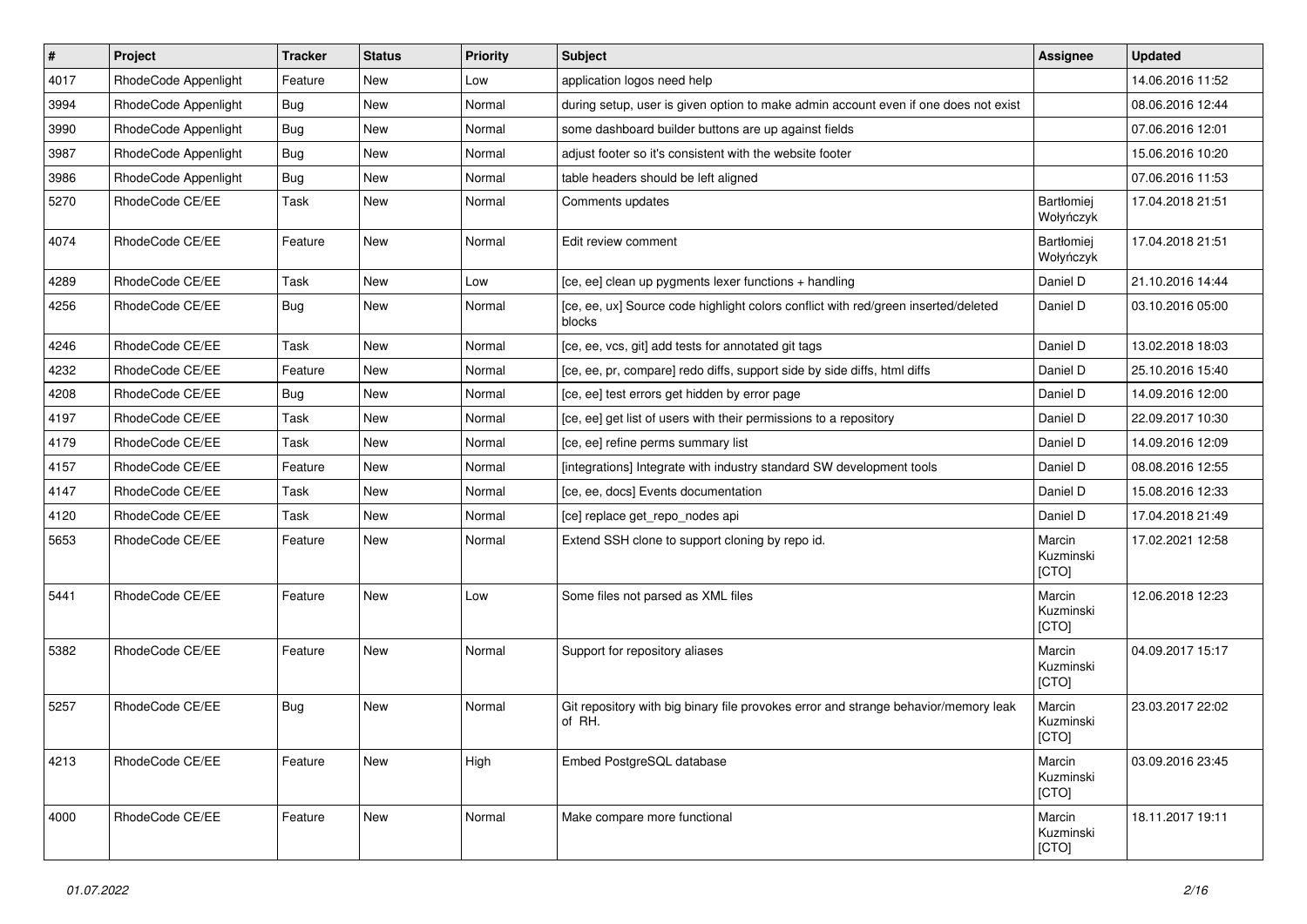| #    | Project         | <b>Tracker</b> | <b>Status</b> | <b>Priority</b> | <b>Subject</b>                                                                                              | Assignee                     | <b>Updated</b>   |
|------|-----------------|----------------|---------------|-----------------|-------------------------------------------------------------------------------------------------------------|------------------------------|------------------|
| 3483 | RhodeCode CE/EE | Bug            | <b>New</b>    | Normal          | oauth: disable 3rd party registration if RhodeCode registration is disabled                                 | Marcin<br>Kuzminski<br>[CTO] | 13.04.2016 12:13 |
| 4234 | RhodeCode CE/EE | Task           | New           | Normal          | prepare and test RhodeCode VM image for AWS                                                                 | <b>Marcin Lulek</b>          | 11.07.2017 13:32 |
| 5548 | RhodeCode CE/EE | Feature        | <b>New</b>    | Normal          | Initial Search API                                                                                          | Peter Colledge               | 07.07.2019 22:21 |
| 5553 | RhodeCode CE/EE | <b>Bug</b>     | New           | Normal          | Exceptions Tracker - Exception ID: 140095575901360 after upgrade to the lastes<br>version                   | Thierry<br>Wynsdau           | 10.07.2019 10:33 |
| 5682 | RhodeCode CE/EE | Bug            | New           | Normal          | Login Page stuck until page is refreshed                                                                    |                              | 30.06.2022 20:31 |
| 5680 | RhodeCode CE/EE | Bug            | New           | High            | Inconsistent timezone display                                                                               |                              | 20.04.2022 14:15 |
| 5679 | RhodeCode CE/EE | Bug            | New           | Normal          | Data directory continues to grow until it fills disk partition                                              |                              | 25.04.2022 11:42 |
| 5677 | RhodeCode CE/EE | Support        | New           | Normal          | PR cross merge                                                                                              |                              | 28.01.2022 16:59 |
| 5672 | RhodeCode CE/EE | Bug            | New           | Normal          | Unable to browse git repository folders with # in names                                                     |                              | 16.12.2021 18:13 |
| 5670 | RhodeCode CE/EE | Bug            | New           | Normal          | Repo-level administrators can usurp owner of repoistory                                                     |                              | 01.12.2021 16:18 |
| 5664 | RhodeCode CE/EE | <b>Bug</b>     | New           | Normal          | Regression: When assigning permissions, cannot see own group in auto-complete<br>without special conditions |                              | 29.07.2021 10:49 |
| 5662 | RhodeCode CE/EE | Bug            | New           | Normal          | Full text search not working due to crash in whoosh                                                         |                              | 07.06.2022 08:31 |
| 5657 | RhodeCode CE/EE | Bug            | New           | Normal          | Error in maintenance page                                                                                   |                              | 30.03.2021 15:09 |
| 5654 | RhodeCode CE/EE | Bug            | <b>New</b>    | Normal          | Comment formatting broken when containing @ in a code block                                                 |                              | 24.02.2021 12:10 |
| 5649 | RhodeCode CE/EE | Bug            | New           | Normal          | test-file-upload                                                                                            |                              | 17.12.2020 23:08 |
| 5645 | RhodeCode CE/EE | <b>Bug</b>     | New           | High            | Rhodecode returns 400 Bad request on huge mercurial repos                                                   |                              | 18.12.2020 06:29 |
| 5644 | RhodeCode CE/EE | Bug            | New           | Normal          | PR inks to comments not working if files are collapsed                                                      |                              | 02.12.2020 10:42 |
| 5641 | RhodeCode CE/EE | Feature        | New           | Normal          | "Add draft" / (x) button usability                                                                          |                              | 30.11.2020 20:53 |
| 5639 | RhodeCode CE/EE | Support        | New           | High            | 500 Internal Server Error   The server has either erred  after importing Database<br>from backup            |                              | 22.11.2020 09:15 |
| 5638 | RhodeCode CE/EE | Feature        | New           | Normal          | Add "Copy full url path" button                                                                             |                              | 05.02.2021 20:23 |
| 5637 | RhodeCode CE/EE | Feature        | <b>New</b>    | Normal          | Clone URL templates - add per repository/namespace                                                          |                              | 29.10.2020 09:38 |
| 5632 | RhodeCode CE/EE | Bug            | New           | Normal          | Missing Parent Folder for Personal Repo lacks proper handling                                               |                              | 03.08.2020 07:56 |
| 5631 | RhodeCode CE/EE | Feature        | New           | Normal          | Change target of PR                                                                                         |                              | 31.07.2020 17:05 |
| 5630 | RhodeCode CE/EE | <b>Bug</b>     | New           | Normal          | Inline comments do not follow the line of code                                                              |                              | 21.07.2020 11:25 |
| 5629 | RhodeCode CE/EE | <b>Bug</b>     | New           | Normal          | Diff truncated on small files                                                                               |                              | 21.07.2020 08:58 |
| 5626 | RhodeCode CE/EE | <b>Bug</b>     | New           | Normal          | Whoosh full-text indexing is fully indexing all repos, not recognizing forks                                |                              | 02.07.2020 19:24 |
| 5624 | RhodeCode CE/EE | Bug            | New           | Normal          | Timeout when trying to test SMTP email configuration                                                        |                              | 01.07.2020 20:01 |
| 5618 | RhodeCode CE/EE | Support        | New           | Normal          | Getting HTTP 502 Bad Gateway when trying to push (or clone) on a slow network                               |                              | 27.05.2020 21:56 |
| 5617 | RhodeCode CE/EE | Feature        | New           | Normal          | Allow PRs to non-head bookmarks                                                                             |                              | 20.05.2020 12:25 |
| 5613 | RhodeCode CE/EE | Feature        | New           | Low             | Feature Request: Issue tracker link in new tab/window                                                       |                              | 03.10.2021 23:25 |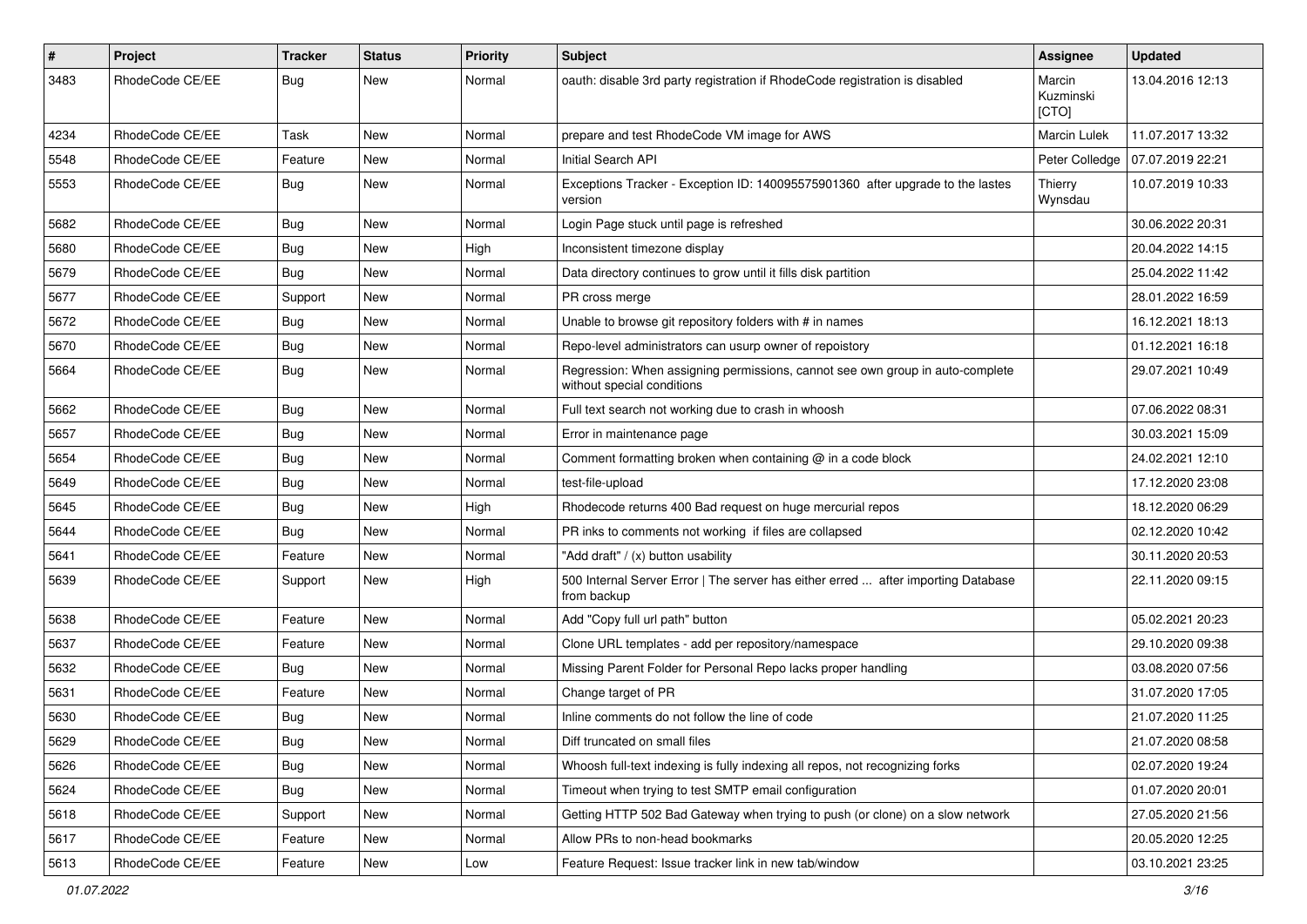| $\pmb{\#}$ | <b>Project</b>  | <b>Tracker</b> | <b>Status</b> | <b>Priority</b> | <b>Subject</b>                                                                                                    | Assignee | <b>Updated</b>   |
|------------|-----------------|----------------|---------------|-----------------|-------------------------------------------------------------------------------------------------------------------|----------|------------------|
| 5612       | RhodeCode CE/EE | Bug            | New           | Low             | CPU cores getting maxed out by VCSServer on Repository Size request                                               |          | 03.10.2021 23:25 |
| 5600       | RhodeCode CE/EE | Feature        | <b>New</b>    | Normal          | Change default repository landing page                                                                            |          | 27.01.2021 01:04 |
| 5595       | RhodeCode CE/EE | Feature        | New           | Normal          | Group code review mail notification                                                                               |          | 03.03.2020 10:17 |
| 5593       | RhodeCode CE/EE | Support        | New           | Normal          | <b>SSH</b> connections                                                                                            |          | 17.02.2020 16:18 |
| 5590       | RhodeCode CE/EE | Bug            | <b>New</b>    | Normal          | Pull Request creation takes 2 minutes                                                                             |          | 28.05.2020 20:48 |
| 5588       | RhodeCode CE/EE | Bug            | New           | Normal          | wrong rendering of issue tracker pattern                                                                          |          | 29.01.2020 11:24 |
| 5586       | RhodeCode CE/EE | Feature        | New           | Normal          | @mention should be a link                                                                                         |          | 29.01.2020 11:46 |
| 5584       | RhodeCode CE/EE | Feature        | New           | Normal          | "update pull request link" message on vcs client                                                                  |          | 23.01.2020 10:32 |
| 5570       | RhodeCode CE/EE | Bug            | New           | Normal          | Remap repositories always fail in RhodeCode community                                                             |          | 04.10.2019 14:50 |
| 5559       | RhodeCode CE/EE | Bug            | <b>New</b>    | Normal          | Timezone handling issue on repos list                                                                             |          | 07.07.2019 22:19 |
| 5556       | RhodeCode CE/EE | Bug            | New           | Normal          | After upgrade RhodeCode Enterprise, pull request via API adds repo owner as<br>default reviewer                   |          | 01.01.2020 13:09 |
| 5552       | RhodeCode CE/EE | Feature        | <b>New</b>    | High            | PR dependency across repos                                                                                        |          | 22.06.2019 01:15 |
| 5550       | RhodeCode CE/EE | <b>Bug</b>     | New           | Normal          | 500 Internal Server Error   The server has either erred or is incapable of performing<br>the requested operation. |          | 18.04.2019 17:12 |
| 5547       | RhodeCode CE/EE | Bug            | New           | Normal          | UI not consistent between Firefox and Chrome                                                                      |          | 01.03.2019 23:35 |
| 5545       | RhodeCode CE/EE | Bug            | New           | Normal          | Merge commit to contain the username/reponame of the origin                                                       |          | 28.02.2019 13:46 |
| 5543       | RhodeCode CE/EE | Feature        | <b>New</b>    | Normal          | Repo API should have equivalent get_repo_audit_logs() to User API call<br>get_user_audit_logs()                   |          | 26.02.2019 12:22 |
| 5541       | RhodeCode CE/EE | Support        | New           | Normal          | <b>SVN Settings: Repository Patterns</b>                                                                          |          | 16.12.2019 15:35 |
| 5540       | RhodeCode CE/EE | Bug            | New           | Normal          | Rhode Code 4.15.2 VCS Caching(?) behaviour                                                                        |          | 25.02.2019 17:01 |
| 5538       | RhodeCode CE/EE | Bug            | <b>New</b>    | Normal          | internal server error (UnicodeDecodeError) during rhodecode-index request                                         |          | 20.02.2019 14:43 |
| 5527       | RhodeCode CE/EE | Support        | New           | Normal          | API: expose human readable failure reason                                                                         |          | 30.01.2019 17:43 |
| 5524       | RhodeCode CE/EE | Bug            | New           | High            | Cannot log into RhodeCode anymore                                                                                 |          | 15.01.2019 17:08 |
| 5519       | RhodeCode CE/EE | Bug            | New           | High            | User unable to fork the repo despite setting Repository Forking to Disabled                                       |          | 11.12.2018 22:21 |
| 5512       | RhodeCode CE/EE | Bug            | <b>New</b>    | Normal          | Show commit phase in summary view                                                                                 |          | 09.11.2018 21:37 |
| 5511       | RhodeCode CE/EE | Feature        | New           | Normal          | New feature to synchronize the fork with the remote repo from the summary page                                    |          | 13.11.2018 01:23 |
| 5510       | RhodeCode CE/EE | Bug            | New           | High            | AssertionError: unexpected parameters: user_agent & hook_type                                                     |          | 31.07.2021 11:14 |
| 5509       | RhodeCode CE/EE | Bug            | New           | Normal          | Remove `!important attributes` from UI elements                                                                   |          | 07.12.2018 07:40 |
| 5506       | RhodeCode CE/EE | <b>Bug</b>     | New           | Normal          | Web UI fonts are not looking good and is difficult to read for people with low vision                             |          | 26.10.2018 09:38 |
| 5504       | RhodeCode CE/EE | Feature        | New           | Normal          | Buttons to copy commit hash and to expand the commit message in the repo<br>summary view                          |          | 26.10.2018 00:59 |
| 5503       | RhodeCode CE/EE | Support        | New           | Normal          | failed to upgrade to 4.13.3                                                                                       |          | 06.11.2018 18:28 |
| 5500       | RhodeCode CE/EE | <b>Bug</b>     | New           | Normal          | How to enable/set "RC_SKIP_HOOKS" to disable svn hooks?                                                           |          | 02.10.2018 07:45 |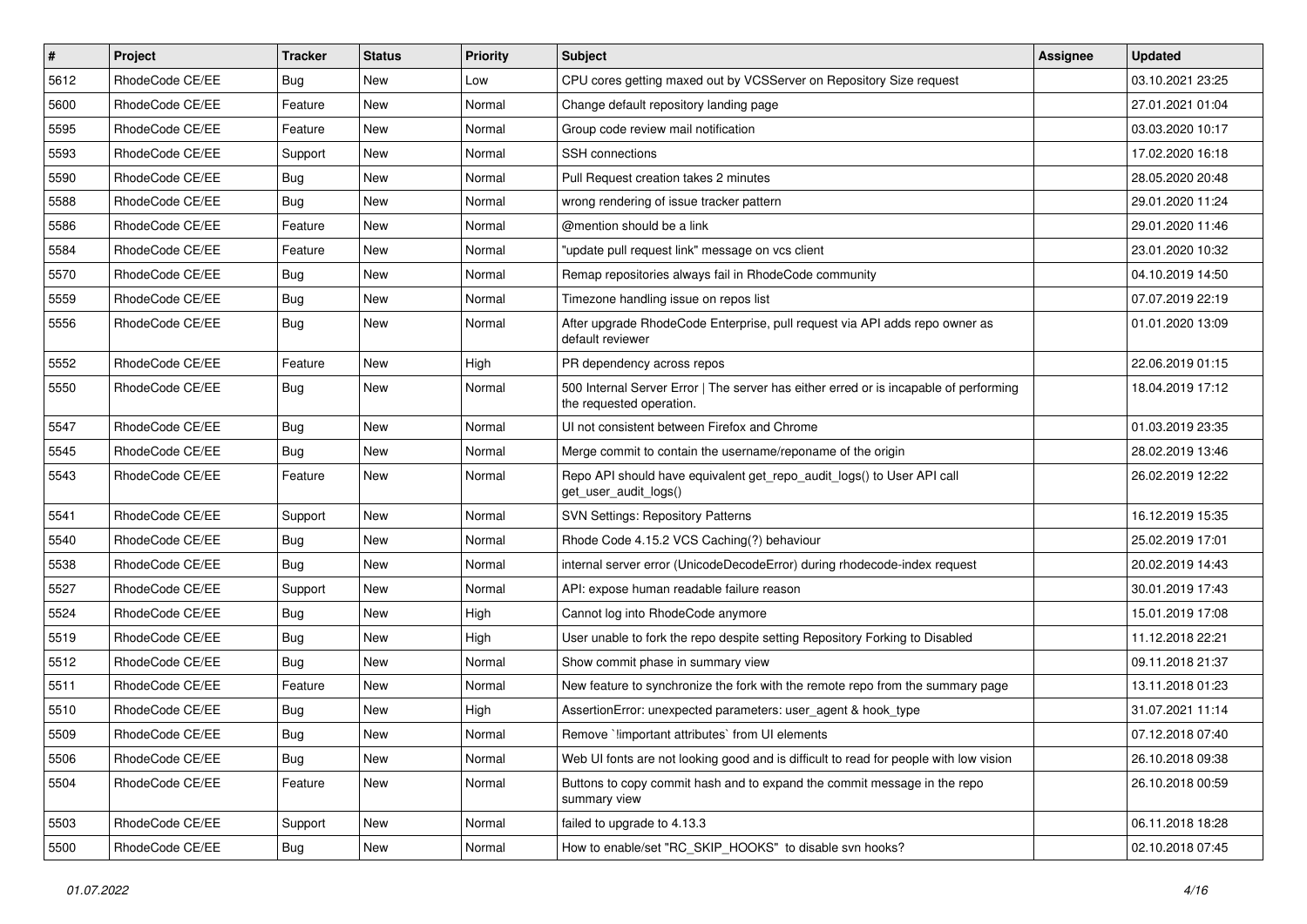| $\vert$ # | Project         | Tracker    | <b>Status</b> | <b>Priority</b> | <b>Subject</b>                                                                                                                                                                       | Assignee | <b>Updated</b>   |
|-----------|-----------------|------------|---------------|-----------------|--------------------------------------------------------------------------------------------------------------------------------------------------------------------------------------|----------|------------------|
| 5499      | RhodeCode CE/EE | Support    | New           | Normal          | ERROR [celery.worker.consumer.consumer] consumer: Cannot connect                                                                                                                     |          | 11.09.2018 08:39 |
| 5497      | RhodeCode CE/EE | Support    | <b>New</b>    | Normal          | hg push hangs                                                                                                                                                                        |          | 30.08.2018 22:15 |
| 5496      | RhodeCode CE/EE | Support    | New           | Normal          | database migration 4.11.6 mysql to 4.12.4 postgres                                                                                                                                   |          | 27.08.2018 21:17 |
| 5495      | RhodeCode CE/EE | Support    | New           | Normal          | Idap to crowd users_groups sync source                                                                                                                                               |          | 10.09.2018 22:09 |
| 5494      | RhodeCode CE/EE | <b>Bug</b> | New           | Normal          | rccontrol's python package management causes slow VCS SSH                                                                                                                            |          | 02.04.2019 11:56 |
| 5492      | RhodeCode CE/EE | <b>Bug</b> | New           | Normal          | VCSServer + SVN 1.10                                                                                                                                                                 |          | 26.07.2018 15:01 |
| 5491      | RhodeCode CE/EE | Support    | New           | Urgent          | Upgrade RhodeCode Community + VCSSERVER from 4.10.4 to 4.12.4, pull request<br>stop working with reviewers                                                                           |          | 30.08.2018 09:47 |
| 5484      | RhodeCode CE/EE | Support    | New           | Normal          | Setting up ssh, remote hg not found                                                                                                                                                  |          | 06.07.2018 23:41 |
| 5475      | RhodeCode CE/EE | Bug        | New           | Normal          | Unable to locate user in OpenLDAP directory via Idaps                                                                                                                                |          | 08.06.2018 20:06 |
| 5471      | RhodeCode CE/EE | Bug        | New           | Normal          | Webhook integration failing: need more than 3 values to unpack                                                                                                                       |          | 01.06.2018 02:26 |
| 5468      | RhodeCode CE/EE | Support    | New           | Normal          | Check logic for updating last commit for repository groups                                                                                                                           |          | 30.08.2018 09:47 |
| 5462      | RhodeCode CE/EE | <b>Bug</b> | New           | Normal          | create repo api fails with celery enabled                                                                                                                                            |          | 10.07.2018 17:49 |
| 5460      | RhodeCode CE/EE | <b>Bug</b> | New           | Low             | Repo creation stuck when remote clone returns partial http code 500                                                                                                                  |          | 06.07.2018 19:14 |
| 5414      | RhodeCode CE/EE | <b>Bug</b> | New           | High            | When Opening New Pull Request, Target Revision Default Is Undesireable                                                                                                               |          | 11.04.2018 23:20 |
| 5410      | RhodeCode CE/EE | Bug        | New           | Normal          | After converting to CE, we get the following error when trying to view some repos in<br>the UI: "UnicodeDecodeError: 'ascii' codec can't decode byte" (full error in<br>Description) |          | 25.01.2018 20:45 |
| 5406      | RhodeCode CE/EE | <b>Bug</b> | New           | Normal          | <b>Installer Fails</b>                                                                                                                                                               |          | 01.12.2017 11:52 |
| 5405      | RhodeCode CE/EE | <b>Bug</b> | New           | Normal          | Add repository from UI leads to HTTP/404                                                                                                                                             |          | 28.11.2017 11:39 |
| 5404      | RhodeCode CE/EE | Task       | New           | Normal          | Add an option to detach review rules when deleting an user                                                                                                                           |          | 22.11.2017 11:23 |
| 5400      | RhodeCode CE/EE | Task       | New           | Normal          | User group - subgroup support                                                                                                                                                        |          | 06.11.2017 22:00 |
| 5394      | RhodeCode CE/EE | Support    | New           | Normal          | SVN to Git / Mercurial Migration                                                                                                                                                     |          | 03.10.2017 09:29 |
| 5371      | RhodeCode CE/EE | Bug        | New           | Normal          | Comment times in Pull Requests are off by 1 day                                                                                                                                      |          | 10.04.2018 15:11 |
| 5289      | RhodeCode CE/EE | Feature    | New           | High            | Ability to Upload/Replace a file using the UI                                                                                                                                        |          | 22.09.2017 10:29 |
| 5278      | RhodeCode CE/EE | Feature    | New           | Normal          | Require support for git repositories of the form git://                                                                                                                              |          | 13.04.2017 15:20 |
| 5273      | RhodeCode CE/EE | Feature    | New           | Normal          | Comment status                                                                                                                                                                       |          | 07.04.2017 13:10 |
| 5271      | RhodeCode CE/EE | Feature    | New           | Normal          | Private comments                                                                                                                                                                     |          | 07.04.2017 12:01 |
| 5269      | RhodeCode CE/EE | Support    | New           | Normal          | Upgrade from RC EE 3.7.1 to RC EE 4.x                                                                                                                                                |          | 29.06.2017 19:36 |
| 5256      | RhodeCode CE/EE | Feature    | New           | Normal          | Last repository access time.                                                                                                                                                         |          | 23.03.2017 16:34 |
| 5255      | RhodeCode CE/EE | Support    | New           | Normal          | I can't access issues created by me from mail                                                                                                                                        |          | 04.04.2017 11:28 |
| 5227      | RhodeCode CE/EE | <b>Bug</b> | New           | Normal          | 400 during a svn checkout, file with special chars                                                                                                                                   |          | 23.02.2017 17:43 |
| 5218      | RhodeCode CE/EE | Bug        | New           | Normal          | 500 when forking repository, when using special chars in password.                                                                                                                   |          | 19.02.2017 21:46 |
| 5200      | RhodeCode CE/EE | Task       | New           | Normal          | investigate search improvements                                                                                                                                                      |          | 16.12.2019 16:04 |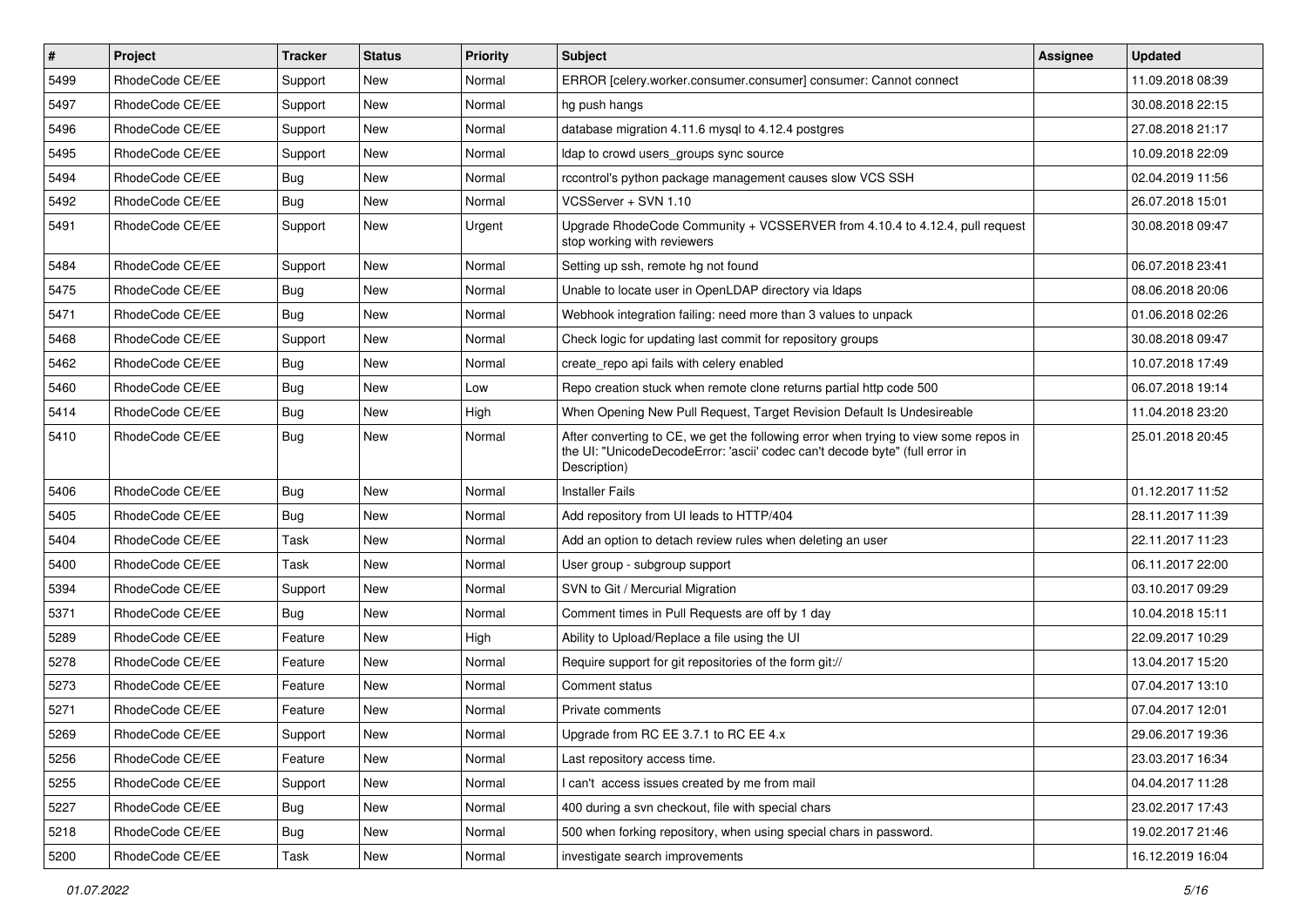| $\sharp$ | Project         | <b>Tracker</b> | <b>Status</b> | Priority | <b>Subject</b>                                                                                                     | <b>Assignee</b> | <b>Updated</b>   |
|----------|-----------------|----------------|---------------|----------|--------------------------------------------------------------------------------------------------------------------|-----------------|------------------|
| 4669     | RhodeCode CE/EE | Task           | New           | Normal   | disable pytest sugar on nix-build                                                                                  |                 | 01.12.2016 12:52 |
| 4312     | RhodeCode CE/EE | Task           | <b>New</b>    | Normal   | Storage location changes                                                                                           |                 | 11.07.2017 13:31 |
| 4303     | RhodeCode CE/EE | Support        | New           | Normal   | rhodecode instance                                                                                                 |                 | 08.11.2016 16:32 |
| 4301     | RhodeCode CE/EE | Feature        | <b>New</b>    | Normal   | [API] toggle force password reset in api for Idap users                                                            |                 | 28.10.2016 15:43 |
| 4299     | RhodeCode CE/EE | Task           | <b>New</b>    | Normal   | TEMPLATE repo groups                                                                                               |                 | 22.09.2017 10:26 |
| 4290     | RhodeCode CE/EE | Task           | New           | Normal   | Allow to transplant the review status to merged commits                                                            |                 | 17.04.2018 21:50 |
| 4285     | RhodeCode CE/EE | <b>Bug</b>     | New           | Normal   | Intermittent error while trying to create or fork a repository                                                     |                 | 17.10.2016 22:42 |
| 4272     | RhodeCode CE/EE | Feature        | <b>New</b>    | Normal   | Better SPAM protection                                                                                             |                 | 12.10.2016 11:14 |
| 4255     | RhodeCode CE/EE | Bug            | <b>New</b>    | Normal   | [translation, i18n] translation not being applied to integrations pages                                            |                 | 30.09.2016 15:56 |
| 4252     | RhodeCode CE/EE | Support        | <b>New</b>    | Normal   | Backup & Recovery                                                                                                  |                 | 07.10.2016 19:47 |
| 4226     | RhodeCode CE/EE | Feature        | New           | Normal   | [settings, system info] add VCS and Channelstream status to System Info                                            |                 | 14.09.2016 16:45 |
| 4222     | RhodeCode CE/EE | Feature        | New           | Normal   | Configurable detection of READMEs                                                                                  |                 | 09.09.2016 10:05 |
| 4216     | RhodeCode CE/EE | Task           | <b>New</b>    | Normal   | [ux, renderers] implement consistent rendering for text fields                                                     |                 | 06.09.2016 11:46 |
| 4191     | RhodeCode CE/EE | Feature        | New           | Normal   | Add custom Image logo option to header                                                                             |                 | 22.08.2016 14:49 |
| 4190     | RhodeCode CE/EE | <b>Bug</b>     | New           | Normal   | [tests] fix or remove rst xss inline test                                                                          |                 | 22.08.2016 12:15 |
| 4189     | RhodeCode CE/EE | <b>Bug</b>     | New           | Normal   | Itests, git] count of commit ids is different for git than hg when comparing remote                                |                 | 22.08.2016 12:34 |
| 4188     | RhodeCode CE/EE | Bug            | New           | Normal   | [tests, svn] changeset tests produce different results for svn                                                     |                 | 22.08.2016 09:54 |
| 4182     | RhodeCode CE/EE | Feature        | <b>New</b>    | Normal   | add direct link from notification to corresponding PR                                                              |                 | 19.08.2016 12:35 |
| 4163     | RhodeCode CE/EE | Task           | New           | Normal   | [ce, ee] celery refactor + upgrade                                                                                 |                 | 15.08.2016 12:32 |
| 4154     | RhodeCode CE/EE | <b>Bug</b>     | <b>New</b>    | Low      | [ce, ee] user register via github captcha                                                                          |                 | 05.08.2016 22:51 |
| 4144     | RhodeCode CE/EE | Feature        | New           | Normal   | [ux] improve enable/disable of notifications                                                                       |                 | 02.08.2016 17:19 |
| 4116     | RhodeCode CE/EE | <b>Bug</b>     | New           | High     | [ee] Starting EE or running paster commands like setup-rhodecode does not work<br>without setting LC_ALL properly. |                 | 18.08.2016 21:03 |
| 4109     | RhodeCode CE/EE | Bug            | New           | Normal   | [files] The "switch to commit" widget is broken after using browser back button                                    |                 | 17.04.2018 21:50 |
| 4051     | RhodeCode CE/EE | Task           | New           | Normal   | [ux, renderering] Consistent formatting on text fields.                                                            |                 | 22.09.2017 10:27 |
| 4045     | RhodeCode CE/EE | Task           | <b>New</b>    | Normal   | File permissions                                                                                                   |                 | 17.04.2018 21:49 |
| 4040     | RhodeCode CE/EE | <b>Bug</b>     | New           | Low      | [ce, ee] logout when logged out causes 403 Cross-site request forgery detected                                     |                 | 23.06.2016 13:40 |
| 3980     | RhodeCode CE/EE | Feature        | New           | Normal   | Add CI engine                                                                                                      |                 | 05.06.2016 21:32 |
| 3979     | RhodeCode CE/EE | Feature        | New           | Normal   | Add kanban board                                                                                                   |                 | 05.06.2016 21:20 |
| 3978     | RhodeCode CE/EE | Feature        | New           | Normal   | Add bug tracker                                                                                                    |                 | 05.06.2016 21:20 |
| 3977     | RhodeCode CE/EE | Feature        | New           | Normal   | Wiki                                                                                                               |                 | 05.06.2016 21:11 |
| 3963     | RhodeCode CE/EE | <b>Bug</b>     | New           | Normal   | [ce] Getting a newly added repo via remap/rescan via api gives no data                                             |                 | 27.05.2016 05:02 |
| 3956     | RhodeCode CE/EE | Bug            | New           | Normal   | [ce] - svn commit with all 'None' properties (author, message, etc.)                                               |                 | 23.05.2016 17:22 |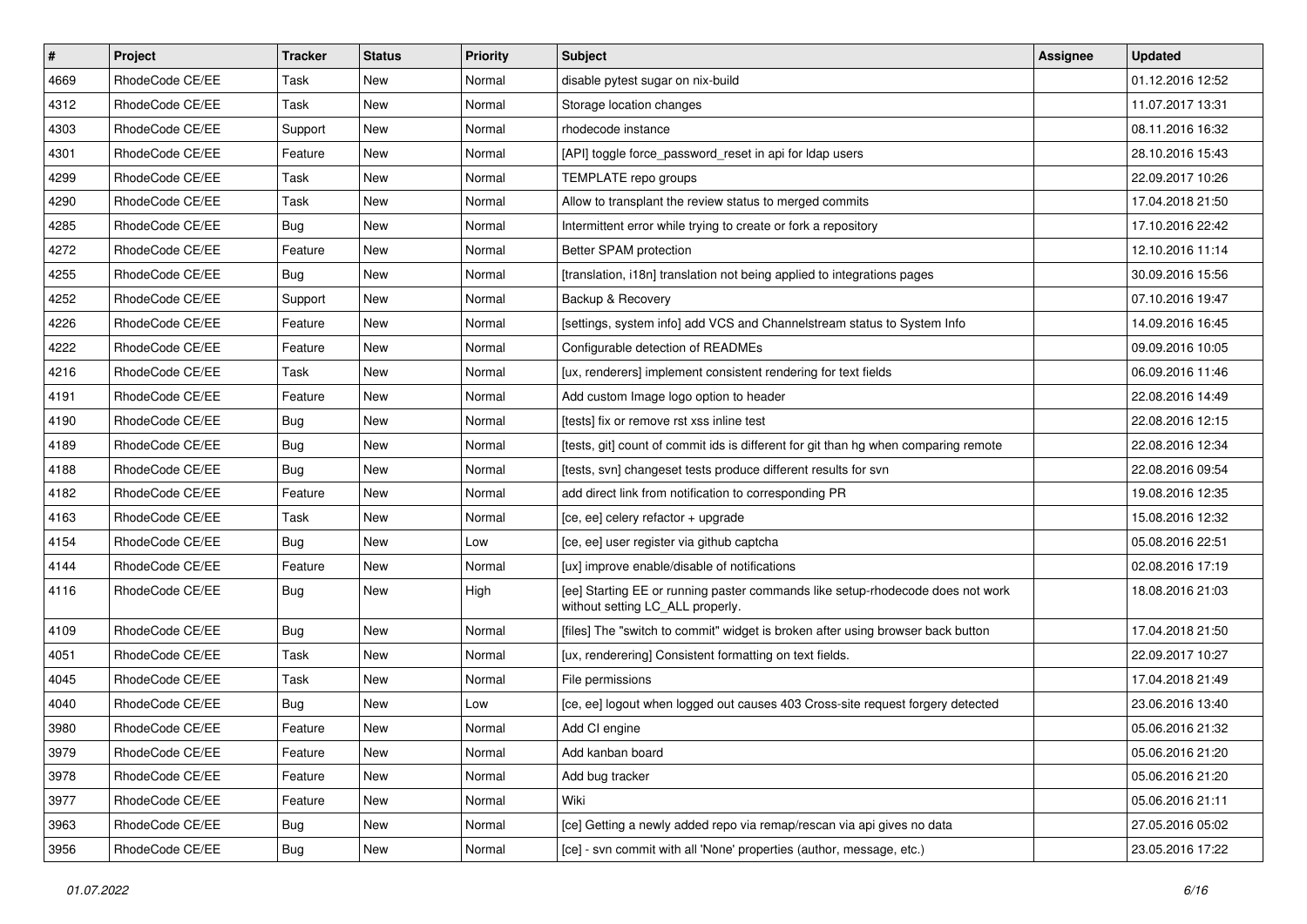| $\vert$ # | Project           | Tracker    | <b>Status</b> | <b>Priority</b> | <b>Subject</b>                                                            | <b>Assignee</b> | <b>Updated</b>   |
|-----------|-------------------|------------|---------------|-----------------|---------------------------------------------------------------------------|-----------------|------------------|
| 3939      | RhodeCode CE/EE   | <b>Bug</b> | New           | Normal          | [ux] changelog filter blank after going back in browser                   |                 | 18.05.2016 14:50 |
| 3923      | RhodeCode CE/EE   | Bug        | New           | Normal          | odd exception on running internal-code                                    |                 | 09.08.2016 10:54 |
| 3922      | RhodeCode CE/EE   | <b>Bug</b> | New           | Normal          | svn backend returns different diff to git/hg backends                     |                 | 11.05.2016 14:29 |
| 3615      | RhodeCode CE/EE   | <b>Bug</b> | New           | Low             | (OperationalError) too many SQL variables on admin journal page           |                 | 06.05.2016 11:45 |
| 3486      | RhodeCode CE/EE   | Feature    | New           | Normal          | expose origin of permission in perm dict for users                        |                 | 06.06.2016 10:54 |
| 3484      | RhodeCode CE/EE   | Task       | New           | Normal          | oauth: reduce required permissions for 3rd party                          |                 | 13.04.2016 12:33 |
| 3472      | RhodeCode CE/EE   | Feature    | New           | Normal          | Expose unified hooks that can be used in SSH backend                      |                 | 14.04.2016 17:54 |
| 3460      | RhodeCode CE/EE   | Feature    | New           | Normal          | [ux, frontend] hide "show more" button when there is nothing more to show |                 | 11.04.2016 13:37 |
| 3455      | RhodeCode CE/EE   | Feature    | New           | Normal          | [ux] commit message search should render entire commit message            |                 | 07.04.2016 17:50 |
| 3441      | RhodeCode CE/EE   | <b>Bug</b> | New           | Normal          | [ux] clicking on line in file view scrolls to that line                   |                 | 05.04.2016 13:35 |
| 3440      | RhodeCode CE/EE   | Feature    | New           | Normal          | [design, ux] mock-up user interface for adding a branch/bookmark          |                 | 05.04.2016 09:21 |
| 3382      | RhodeCode CE/EE   | Bug        | New           | Normal          | download superrepo with subrepos                                          |                 | 25.03.2016 01:30 |
| 3377      | RhodeCode CE/EE   | Task       | New           | Normal          | extra fields types extensions                                             |                 | 24.03.2016 15:23 |
| 3376      | RhodeCode CE/EE   | Task       | New           | Normal          | Repo action plugins                                                       |                 | 24.03.2016 15:21 |
| 3373      | RhodeCode CE/EE   | Feature    | New           | Normal          | Allow to create Bookmarks and Branches from UI                            |                 | 05.04.2016 09:21 |
| 3364      | RhodeCode CE/EE   | Support    | New           | High            | Allow Specifying the Commit Message for Pull Request Merges               |                 | 17.04.2018 21:51 |
| 3362      | RhodeCode CE/EE   | Task       | New           | Normal          | auth-plugins, indicate visually that plugin is turned on but NOT enabled  |                 | 22.03.2016 19:03 |
| 3351      | RhodeCode CE/EE   | <b>Bug</b> | New           | Normal          | Duplicate IP whitelist entry shows error flash                            |                 | 21.03.2016 15:54 |
| 3334      | RhodeCode CE/EE   | <b>Bug</b> | New           | Normal          | Attempt to edit .coveragerc through the online file editor                |                 | 17.03.2016 13:49 |
| 3332      | RhodeCode CE/EE   | Support    | New           | Normal          | LDAP settings page: Add button "test connection"                          |                 | 17.03.2016 10:23 |
| 3261      | RhodeCode CE/EE   | Task       | New           | Normal          | mousetrap.js bump to latest 1.5.X version                                 |                 | 17.03.2016 12:52 |
| 3260      | RhodeCode CE/EE   | Task       | New           | Normal          | api: expose get_repo_node method                                          |                 | 17.03.2016 12:56 |
| 3250      | RhodeCode CE/EE   | Bug        | New           | Normal          | Posting a comment message is very slow !                                  |                 | 17.03.2016 12:57 |
| 3022      | RhodeCode CE/EE   | Bug        | New           | Normal          | SVN support with repositories groups                                      |                 | 26.07.2016 18:25 |
| 2944      | RhodeCode CE/EE   | Task       | New           | Normal          | Bump gunicorn to 19.4 version                                             |                 | 17.03.2016 12:58 |
| 2882      | RhodeCode CE/EE   | Feature    | New           | Normal          | Bulk comment submit                                                       |                 | 17.03.2016 17:50 |
| 2844      | RhodeCode CE/EE   | Task       | New           | Normal          | Update Bcrypt to a maintained version                                     |                 | 17.02.2018 20:37 |
| 1457      | RhodeCode CE/EE   | Feature    | New           | Normal          | add allow permissions inheritance on repo groups                          |                 | 22.09.2017 10:27 |
| 148       | RhodeCode CE/EE   | Feature    | New           | Normal          | [comments] Add per file and multiline comments in a changeset             |                 | 25.05.2016 10:20 |
| 5582      | RhodeCode Control | Feature    | New           | Normal          | Add the version number of a PR in the HTTP API                            |                 | 15.01.2020 10:45 |
| 5535      | RhodeCode Control | <b>Bug</b> | New           | Normal          | improper rollback on upgrade failure                                      |                 | 09.02.2019 21:12 |
| 5534      | RhodeCode Control | Feature    | New           | Normal          | extract/preload subcommand                                                |                 | 14.02.2019 14:45 |
| 5501      | RhodeCode Control | <b>Bug</b> | New           | Normal          | rccontrol throwing rccontrol.lib.exceptions.SupervisorFailedToStart       |                 | 19.05.2022 19:32 |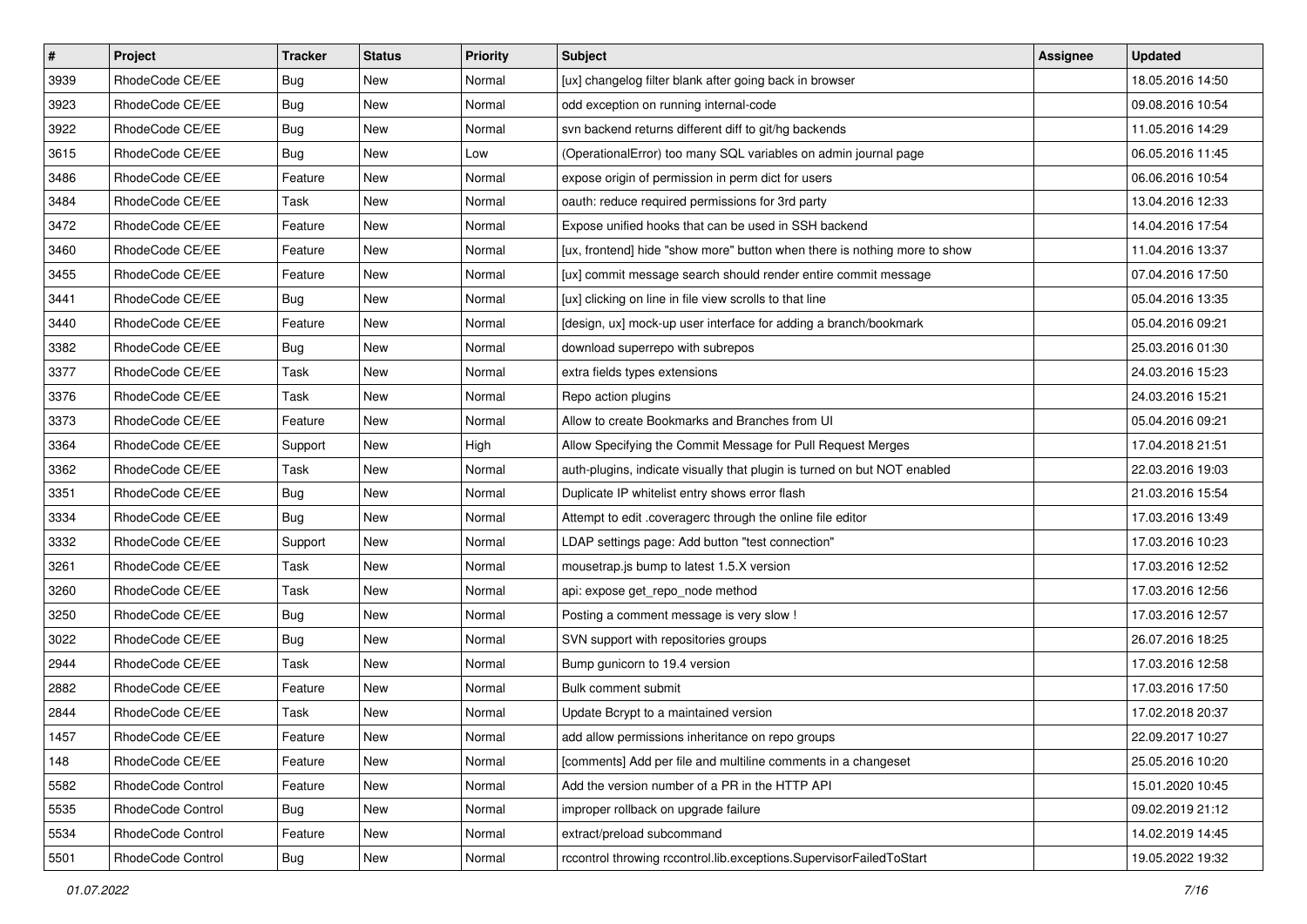| $\sharp$ | Project              | <b>Tracker</b> | <b>Status</b> | <b>Priority</b> | Subject                                                                                        | <b>Assignee</b>              | <b>Updated</b>   |
|----------|----------------------|----------------|---------------|-----------------|------------------------------------------------------------------------------------------------|------------------------------|------------------|
| 5531     | RhodeCode Tools      | <b>Bug</b>     | New           | Normal          | rhodecode-index: default cli opts overwrite given mapping file                                 |                              | 17.07.2020 17:36 |
| 5450     | RhodeCode Tools      | Bug            | <b>New</b>    | Normal          | rhodecode-api get_license_info no longer works                                                 |                              | 17.07.2018 15:01 |
| 3333     | RhodeCode Tools      | Task           | New           | Normal          | Create rhodecode-tools backup command for backup of RhodeCode Enterprise                       |                              | 17.03.2016 12:43 |
| 4110     | RhodeCode CE/EE      | Bug            | In Progress   | Normal          | [ce, ee] repos can be named _admin, _static                                                    | Daniel D                     | 20.07.2016 19:51 |
| 4193     | RhodeCode CE/EE      | Feature        | In Progress   | Normal          | Improve Filter Functionality in the Change Log                                                 | Marcin<br>Kuzminski<br>[CTO] | 22.09.2017 10:25 |
| 4035     | RhodeCode CE/EE      | Bug            | In Progress   | Normal          | failed to create whoosh index                                                                  | Marcin<br>Kuzminski<br>[CTO] | 06.07.2016 00:04 |
| 3372     | RhodeCode CE/EE      | Bug            | In Progress   | High            | [Idap, groups] Customer gets an empty list of groups                                           | Mikhail<br>Chernykh          | 08.06.2016 11:32 |
| 5399     | RhodeCode CE/EE      | Bug            | In Progress   | High            | Issues with Git LFS integration                                                                |                              | 07.07.2019 22:21 |
| 5316     | RhodeCode CE/EE      | Feature        | In Progress   | Normal          | UI should provide checkout URL for a SVN path                                                  |                              | 06.11.2017 21:59 |
| 3967     | RhodeCode CE/EE      | Support        | In Progress   | Normal          | Server 500 error                                                                               |                              | 11.08.2016 13:39 |
| 3504     | RhodeCode CE/EE      | Task           | In Progress   | Normal          | [routing] Move static assets under a common prefix                                             |                              | 19.07.2016 12:27 |
| 5533     | RhodeCode Control    | Feature        | In Progress   | Normal          | Support busybox tar                                                                            |                              | 09.02.2019 22:09 |
| 5423     | Documentation        | Support        | Resolved      | Normal          | API-Documentation for Method "create_repo_group" faulty                                        |                              | 22.01.2018 16:23 |
| 5408     | Documentation        | Task           | Resolved      | Low             | Upate nginx documentation for non standard SSL port                                            |                              | 12.07.2018 23:21 |
| 5153     | Documentation        | Bug            | Resolved      | Normal          | Documentation: /tmp permissions                                                                |                              | 04.01.2017 13:02 |
| 3991     | RhodeCode Appenlight | Bug            | Resolved      | Normal          | report logs need upper margin                                                                  |                              | 21.06.2016 18:55 |
| 3989     | RhodeCode Appenlight | <b>Bug</b>     | Resolved      | Normal          | even up report spacing                                                                         |                              | 21.06.2016 18:55 |
| 5326     | RhodeCode CE/EE      | Task           | Resolved      | Normal          | Public usergroup profile                                                                       | Bartłomiej<br>Wołyńczyk      | 22.02.2018 15:44 |
| 5576     | RhodeCode CE/EE      | Bug            | Resolved      | High            | Hosting many repositories                                                                      | Craig Fairhurst              | 12.02.2020 12:55 |
| 5615     | RhodeCode CE/EE      | Feature        | Resolved      | Normal          | Misleading message in PR diff view "File was deleted in this version"                          | Daniel D                     | 23.04.2020 17:40 |
| 5610     | RhodeCode CE/EE      | Bug            | Resolved      | Normal          | Files navigation looses the at= <name> marker</name>                                           | Daniel D                     | 03.10.2021 23:23 |
| 5608     | RhodeCode CE/EE      | Bug            | Resolved      | High            | svn+ssh user set incorrectly                                                                   | Daniel D                     | 31.03.2020 18:21 |
| 5606     | RhodeCode CE/EE      | <b>Bug</b>     | Resolved      | High            | SVN + ssh subdirectory failure                                                                 | Daniel D                     | 09.04.2020 03:29 |
| 5604     | RhodeCode CE/EE      | Bug            | Resolved      | High            | Search error on second result page                                                             | Daniel D                     | 30.03.2020 16:01 |
| 5602     | RhodeCode CE/EE      | Feature        | Resolved      | Normal          | Copy full path only copies partial                                                             | Daniel D                     | 30.03.2020 16:04 |
| 5599     | RhodeCode CE/EE      | <b>Bug</b>     | Resolved      | Normal          | SVN navigation to trunk fails                                                                  | Daniel D                     | 04.04.2020 11:21 |
| 5581     | RhodeCode CE/EE      | Feature        | Resolved      | Normal          | expose `send_email` option in the HTTP API, for `comment_commit` and<br>`comment_pull_request` | Daniel D                     | 29.01.2020 11:46 |
| 5579     | RhodeCode CE/EE      | Bug            | Resolved      | Normal          | JS bug when a commit message can be parsed as a number                                         | Daniel D                     | 20.01.2020 10:04 |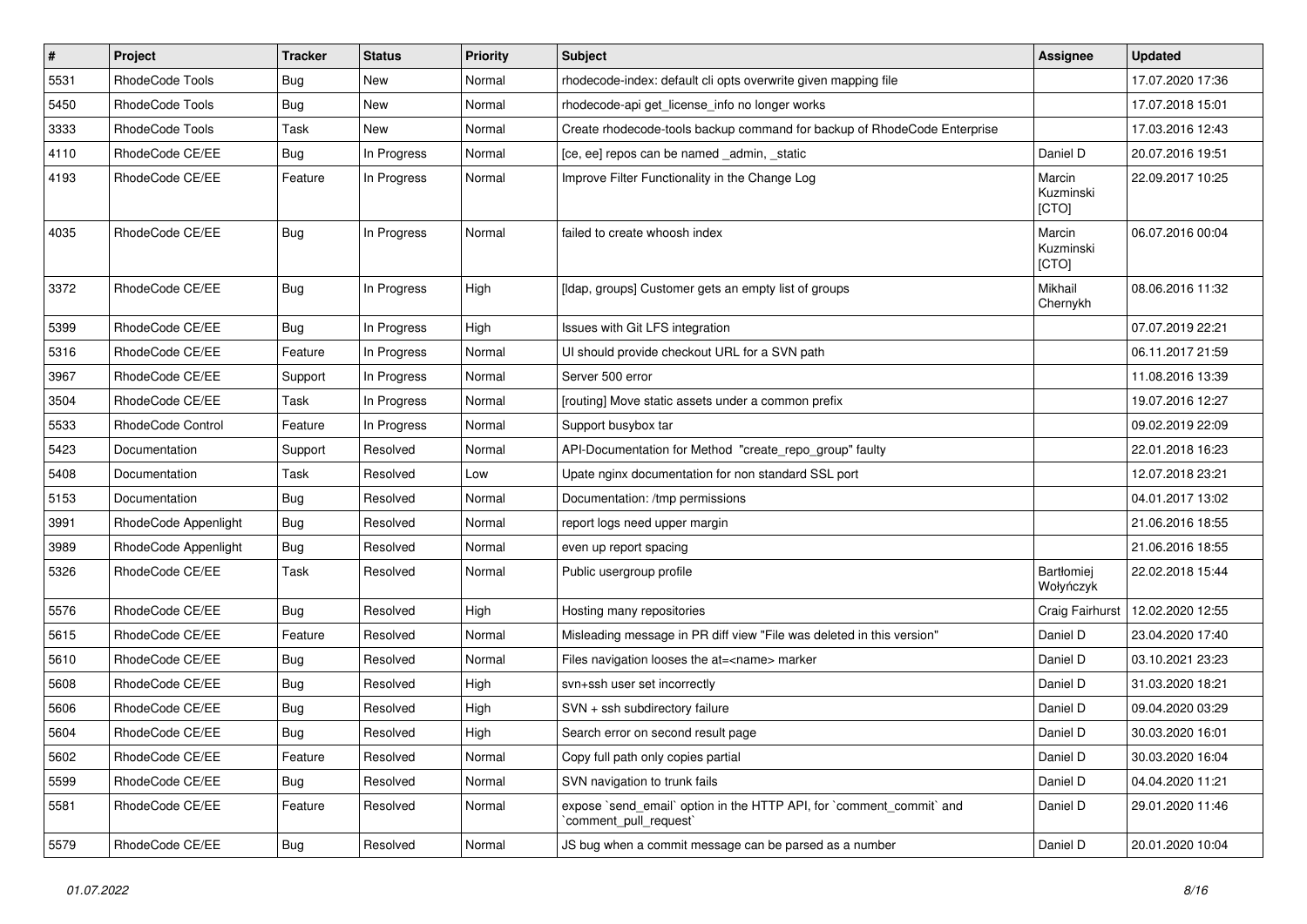| $\vert$ # | <b>Project</b>  | <b>Tracker</b> | <b>Status</b> | Priority | <b>Subject</b>                                                                                                       | <b>Assignee</b>              | <b>Updated</b>                   |
|-----------|-----------------|----------------|---------------|----------|----------------------------------------------------------------------------------------------------------------------|------------------------------|----------------------------------|
| 4311      | RhodeCode CE/EE | Task           | Resolved      | Normal   | Diffs feedback                                                                                                       | Daniel D                     | 26.11.2016 14:10                 |
| 4296      | RhodeCode CE/EE | Bug            | Resolved      | Normal   | [ee] Can not create pull requests with reviewers.                                                                    | Daniel D                     | 07.11.2016 21:17                 |
| 4288      | RhodeCode CE/EE | Task           | Resolved      | Normal   | [ce, ee] unify controllers that use diffs                                                                            | Daniel D                     | 02.08.2017 11:41                 |
| 4278      | RhodeCode CE/EE | Bug            | Resolved      | Normal   | [admin] Clicking the save button in admin -> settings -> issue tracker leads to<br>exception if no patterns entered. | Daniel D                     | 18.10.2016 13:38                 |
| 4268      | RhodeCode CE/EE | <b>Bug</b>     | Resolved      | High     | [ee] default reviewers from changed lines is returning wrong values                                                  | Daniel D                     | 06.10.2016 14:35                 |
| 4267      | RhodeCode CE/EE | Feature        | Resolved      | Normal   | [ce, ee] jira tracker integration wildcard project key support                                                       | Daniel D                     | 10.10.2016 20:13                 |
| 4259      | RhodeCode CE/EE | Task           | Resolved      | Low      | Events, create post-create-user event                                                                                | Daniel D                     | 30.01.2017 20:11                 |
| 4238      | RhodeCode CE/EE | Task           | Resolved      | Normal   | default reviewers updates                                                                                            | Daniel D                     | 06.10.2016 14:26                 |
| 4233      | RhodeCode CE/EE | Bug            | Resolved      | High     | slack, git push problem                                                                                              | Daniel D                     | 26.09.2016 11:56                 |
| 4225      | RhodeCode CE/EE | Feature        | Resolved      | Normal   | [ce, ee] repo group integrations cascade to child repo groups                                                        | Daniel D                     | 14.09.2016 11:12                 |
| 4223      | RhodeCode CE/EE | <b>Bug</b>     | Resolved      | High     | [git, tags] annotated tags not appearing in UI                                                                       | Daniel D                     | 12.09.2016 06:12                 |
| 4202      | RhodeCode CE/EE | Task           | Resolved      | Normal   | Polish the 503.html page                                                                                             | Daniel D                     | 30.08.2016 23:54                 |
| 4183      | RhodeCode CE/EE | Feature        | Resolved      | Normal   | Different roles for PR reviewers                                                                                     | Daniel D                     | 12.10.2020 23:13                 |
| 4181      | RhodeCode CE/EE | Task           | Resolved      | Normal   | Integrations: allow root repos only integrations                                                                     | Daniel D                     | 31.08.2016 17:44                 |
| 4180      | RhodeCode CE/EE | Task           | Resolved      | Normal   | integrations: possible limit the updates sent                                                                        | Daniel D                     | 22.08.2016 12:22                 |
| 4175      | RhodeCode CE/EE | Feature        | Resolved      | Normal   | [ce, ee] repo group integrations                                                                                     | Daniel D                     | 16.08.2016 20:00                 |
| 4173      | RhodeCode CE/EE | <b>Bug</b>     | Resolved      | Urgent   | [ce, ee] mysql recycle pool timeout not working                                                                      | Daniel D                     | 16.08.2016 22:02                 |
| 4091      | RhodeCode CE/EE | Bug            | Resolved      | Normal   | [ce, ee] Redmine integration blocks for 30 seconds if redmine server not available                                   | Daniel D                     | 15.07.2016 12:26                 |
| 1131      | RhodeCode CE/EE | Feature        | Resolved      | Normal   | Implement default reviewers for code review                                                                          | Daniel D                     | 21.09.2016 18:28                 |
| 4199      | RhodeCode CE/EE | Bug            | Resolved      | High     | investigate: ongoing SSL problems when switching to 4.X from 3.X                                                     | Johannes<br>Bornhold         | 15.09.2016 13:14                 |
| 4153      | RhodeCode CE/EE | Task           | Resolved      | Normal   | Optimize readme fetching by changing the system of readme detection                                                  | Johannes<br>Bornhold         | 09.09.2016 10:17                 |
| 3971      | RhodeCode CE/EE | Bug            | Resolved      | Normal   | [ce, vcs] Merge requests/Pull requests failing due to rebase problem                                                 | Johannes<br>Bornhold         | 19.07.2016 15:54                 |
| 4254      | RhodeCode CE/EE | Bug            | Resolved      | Normal   | [frontend] 500 Internal Server Error with i18n-ed pages                                                              | Lisa Quatmann                | 30.09.2016 14:38                 |
| 4224      | RhodeCode CE/EE | Bug            | Resolved      | Normal   | [docs] update docs re: removing old instances when switching editions                                                | Lisa Quatmann                | 11.10.2016 15:36                 |
| 4194      | RhodeCode CE/EE | Task           | Resolved      | Normal   | move svn http backend out of labs into a real VCS settings                                                           | Lisa Quatmann                | 14.09.2016 23:16                 |
| 4121      | RhodeCode CE/EE | <b>Bug</b>     | Resolved      | Normal   | [ce, ee] server announcement has extra margin                                                                        |                              | Lisa Quatmann   26.09.2016 14:00 |
| 3488      | RhodeCode CE/EE | Bug            | Resolved      | Normal   | [frontend, styling] update icon font                                                                                 | Lisa Quatmann                | 04.10.2016 13:27                 |
| 5442      | RhodeCode CE/EE | Feature        | Resolved      | Low      | Preview of Jupyter notebooks                                                                                         | Marcin<br>Kuzminski<br>[CTO] | 16.01.2019 16:33                 |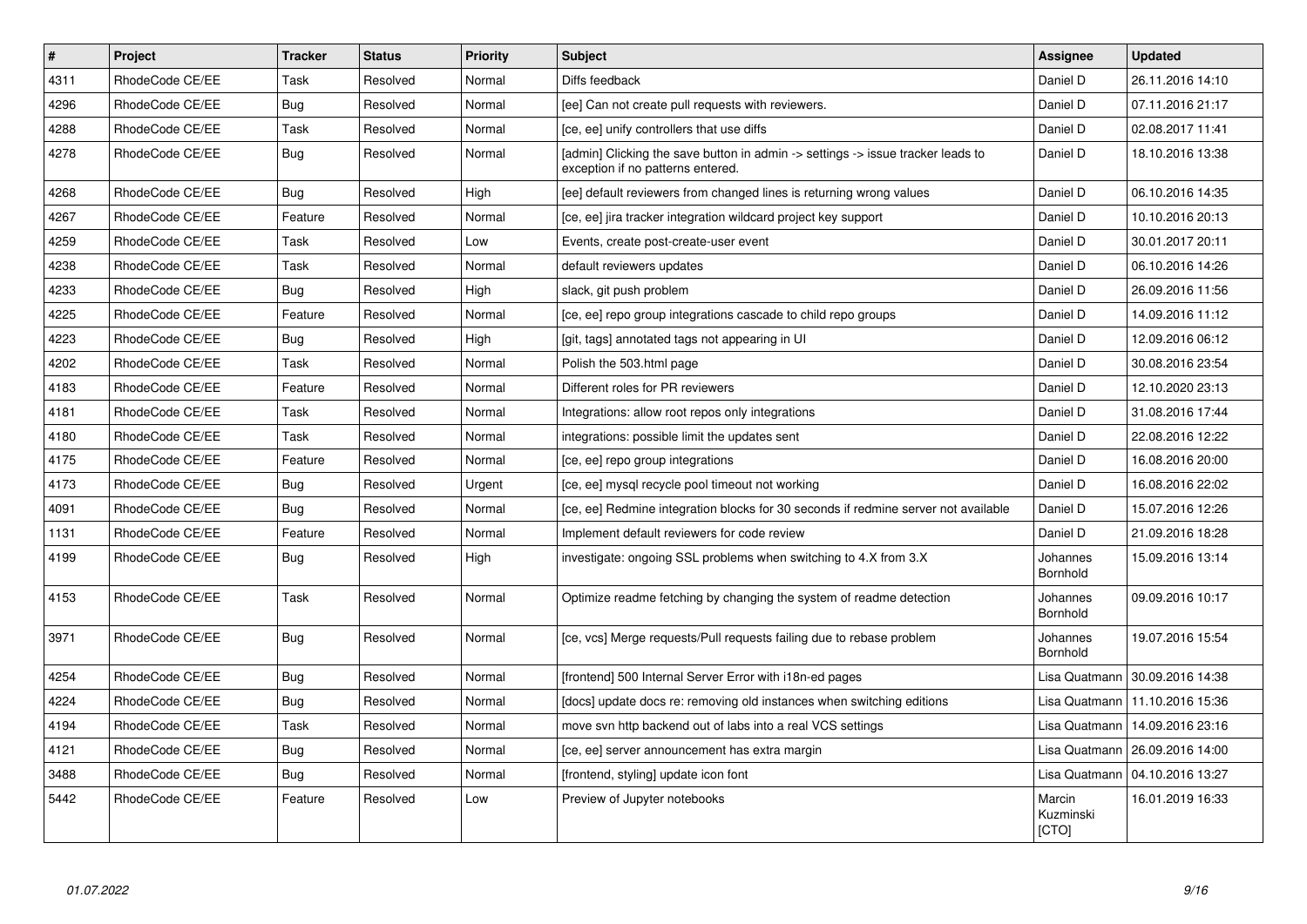| $\vert$ # | Project         | <b>Tracker</b> | <b>Status</b> | <b>Priority</b> | <b>Subject</b>                                                                                     | Assignee                     | <b>Updated</b>   |
|-----------|-----------------|----------------|---------------|-----------------|----------------------------------------------------------------------------------------------------|------------------------------|------------------|
| 5386      | RhodeCode CE/EE | Task           | Resolved      | Normal          | Increase security for Email Change                                                                 | Marcin<br>Kuzminski<br>[CTO] | 17.02.2018 17:29 |
| 5150      | RhodeCode CE/EE | Task           | Resolved      | Normal          | Password reset promts in my account should be hidden in accounts that are not of<br>type rhodecode | Marcin<br>Kuzminski<br>[CTO] | 02.01.2017 16:34 |
| 4670      | RhodeCode CE/EE | Task           | Resolved      | Normal          | Release 4.5.1                                                                                      | Marcin<br>Kuzminski<br>[CTO] | 06.12.2016 21:13 |
| 4297      | RhodeCode CE/EE | Task           | Resolved      | Normal          | redo the my-pull-requests page to use the datagrid                                                 | Marcin<br>Kuzminski<br>[CTO] | 01.11.2016 09:31 |
| 4282      | RhodeCode CE/EE | Task           | Resolved      | Normal          | Add inode limit together with disk usage                                                           | Marcin<br>Kuzminski<br>[CTO] | 19.10.2016 12:18 |
| 4281      | RhodeCode CE/EE | Task           | Resolved      | Normal          | Fix docs on To `increase database performance`                                                     | Marcin<br>Kuzminski<br>[CTO] | 18.10.2016 16:39 |
| 4276      | RhodeCode CE/EE | <b>Bug</b>     | Resolved      | Normal          | System info page uses mercurial/git versions from RhodeCode instead of VCSServer                   | Marcin<br>Kuzminski<br>[CTO] | 14.11.2016 21:19 |
| 4250      | RhodeCode CE/EE | <b>Bug</b>     | Resolved      | Normal          | Adding a reviewer into existing PR doesn't set a reason.                                           | Marcin<br>Kuzminski<br>[CTO] | 07.10.2016 20:05 |
| 4245      | RhodeCode CE/EE | Task           | Resolved      | Normal          | Convert control command to use http mode by default                                                | Marcin<br>Kuzminski<br>[CTO] | 14.10.2016 16:13 |
| 4219      | RhodeCode CE/EE | Feature        | Resolved      | Normal          | [ce, ee] Add mandatory reviewers for pull requests                                                 | Marcin<br>Kuzminski<br>[CTO] | 20.06.2017 15:23 |
| 4211      | RhodeCode CE/EE | Feature        | Resolved      | Normal          | [ce, ee] increase webhook flexibility                                                              | Marcin<br>Kuzminski<br>[CTO] | 20.06.2022 10:55 |
| 4184      | RhodeCode CE/EE | <b>Bug</b>     | Resolved      | High            | fix content INT overflow bug                                                                       | Marcin<br>Kuzminski<br>[CTO] | 23.08.2016 10:31 |
| 4178      | RhodeCode CE/EE | <b>Bug</b>     | Resolved      | Normal          | RhodeCode EE OVA VM wont run on a ESX 6.0 host                                                     | Marcin<br>Kuzminski<br>[CTO] | 15.09.2016 13:25 |
| 4155      | RhodeCode CE/EE | <b>Bug</b>     | Resolved      | Low             | Date of Last Change is not displayed correctly                                                     | Marcin<br>Kuzminski<br>[CTO] | 21.01.2020 02:20 |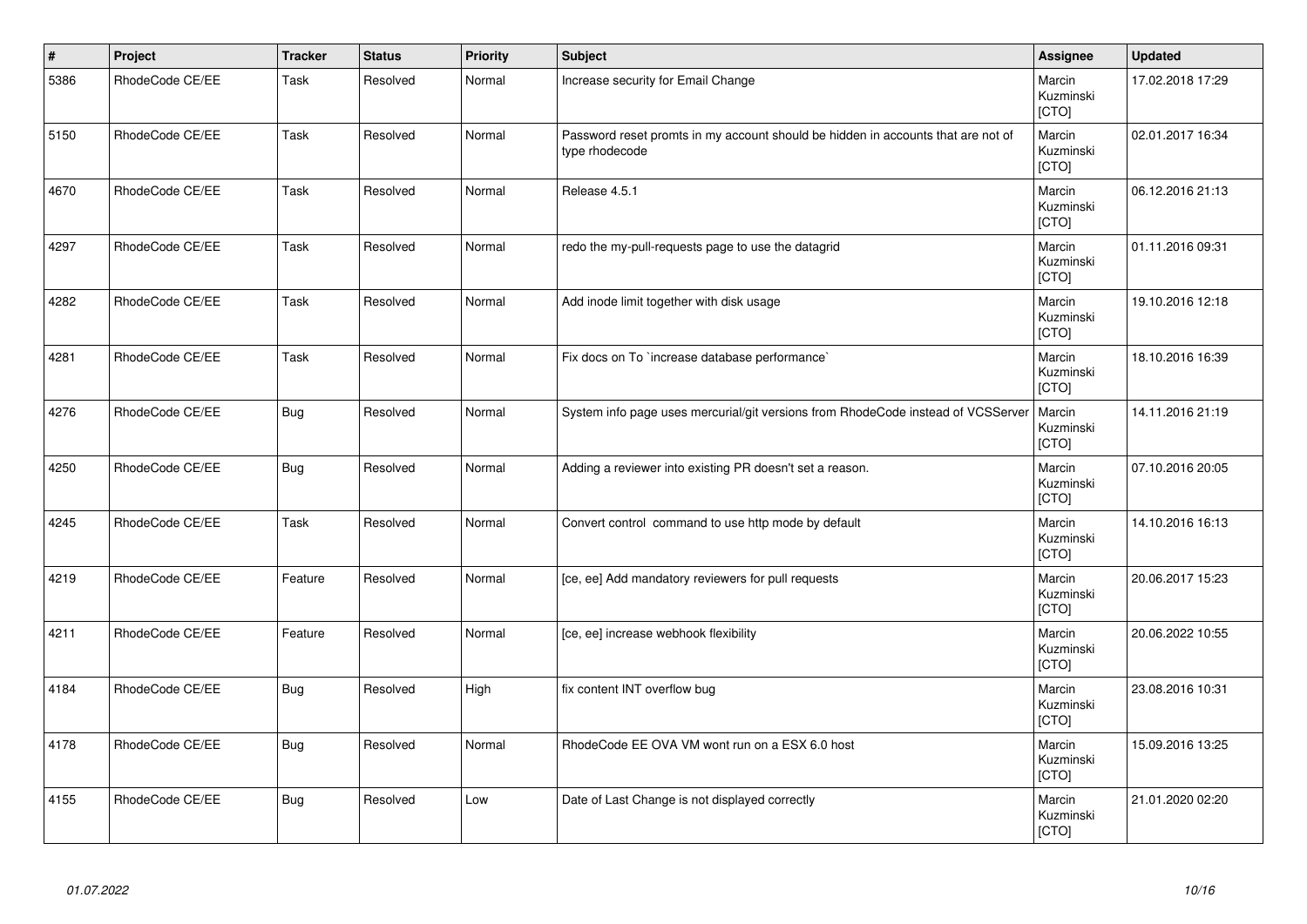| $\vert$ # | <b>Project</b>  | <b>Tracker</b> | <b>Status</b> | <b>Priority</b> | <b>Subject</b>                                                                                       | Assignee                     | <b>Updated</b>   |
|-----------|-----------------|----------------|---------------|-----------------|------------------------------------------------------------------------------------------------------|------------------------------|------------------|
| 4065      | RhodeCode CE/EE | Bug            | Resolved      | Normal          | [ux, login] 404 on login after comment attempt                                                       | Marcin<br>Kuzminski<br>[CTO] | 04.07.2016 00:40 |
| 4036      | RhodeCode CE/EE | <b>Bug</b>     | Resolved      | Normal          | encrypted clone_uri can throw unicodeerror after key change                                          | Marcin<br>Kuzminski<br>[CTO] | 27.06.2016 19:38 |
| 3556      | RhodeCode CE/EE | Task           | Resolved      | Normal          | Disable and rename initial repo scan flag                                                            | Marcin<br>Kuzminski<br>[CTO] | 22.04.2016 14:33 |
| 3549      | RhodeCode CE/EE | Bug            | Resolved      | Normal          | [4.0.0 regression], file source links use last commit id instead of current commit id                | Marcin<br>Kuzminski<br>[CTO] | 21.04.2016 16:10 |
| 5587      | RhodeCode CE/EE | Bug            | Resolved      | Normal          | Broken metatags in 4.18.1                                                                            | Marcin Lulek                 | 29.01.2020 11:46 |
| 4269      | RhodeCode CE/EE | Support        | Resolved      | Normal          | Allow flash messages to be permanently surpressed                                                    | Marcin Lulek                 | 14.10.2016 12:46 |
| 4279      | RhodeCode CE/EE | <b>Bug</b>     | Resolved      | Normal          | re-captcha validation is broken                                                                      | Martin<br>Bornhold           | 26.10.2016 22:27 |
| 4277      | RhodeCode CE/EE | <b>Bug</b>     | Resolved      | Normal          | [frontend] System info page does not work correctly in safari.                                       | Martin<br>Bornhold           | 04.11.2016 12:08 |
| 4273      | RhodeCode CE/EE | Bug            | Resolved      | Urgent          | GIT executable not seen by vcsserver                                                                 | Martin<br>Bornhold           | 13.10.2016 15:45 |
| 4271      | RhodeCode CE/EE | <b>Bug</b>     | Resolved      | Normal          | Browsing new repository groups via SVN issue                                                         | Martin<br>Bornhold           | 19.10.2016 11:11 |
| 4247      | RhodeCode CE/EE | <b>Bug</b>     | Resolved      | Normal          | [vcs] Using current time as timestamp during archive creating leads to changing<br>hashes            | Martin<br><b>Bornhold</b>    | 28.09.2016 12:07 |
| 4244      | RhodeCode CE/EE | Support        | Resolved      | Normal          | mod_dav_svn template error when using auth_realm with spaces in it                                   | Martin<br>Bornhold           | 28.09.2016 12:07 |
| 4243      | RhodeCode CE/EE | Support        | Resolved      | High            | Gist visibility update?                                                                              | Martin<br>Bornhold           | 27.09.2016 06:40 |
| 4237      | RhodeCode CE/EE | Task           | Resolved      | Normal          | Enable HTTP support                                                                                  | Martin<br><b>Bornhold</b>    | 12.10.2016 11:51 |
| 4203      | RhodeCode CE/EE | Task           | Resolved      | Normal          | Get rid of svn.proxy.parent path root, and replace it with reading storage location<br>from Database | Martin<br><b>Bornhold</b>    | 22.09.2016 14:31 |
| 3950      | RhodeCode CE/EE | <b>Bug</b>     | Resolved      | Normal          | [ce, ee] trying to merge pr against a deleted branch/bookmark breaks the pr page                     | Martin<br>Bornhold           | 27.10.2016 16:12 |
| 1055      | RhodeCode CE/EE | Feature        | Resolved      | Normal          | [pr, vcs] Expose the shadow repository of a pull request                                             | Martin<br>Bornhold           | 26.10.2016 10:33 |
| 5368      | RhodeCode CE/EE | Feature        | Resolved      | Normal          | Mercurial: Close branch before merging it                                                            | Mathieu Cantin               | 21.01.2020 02:11 |
| 5523      | RhodeCode CE/EE | Bug            | Resolved      | High            | user from AD is asked to change his password when logs in.                                           | Thierry<br>Wynsdau           | 28.05.2020 20:28 |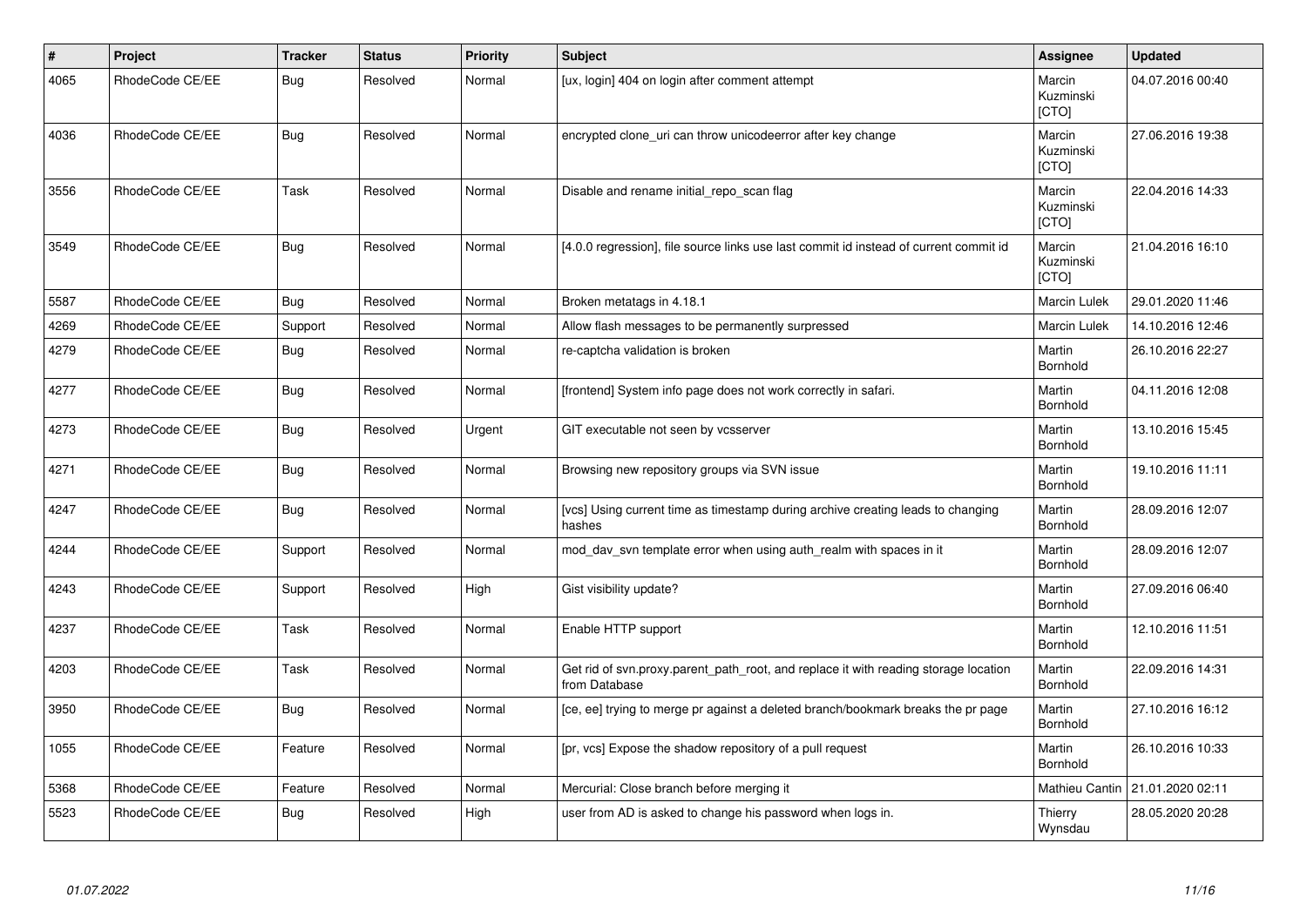| $\sharp$ | Project         | Tracker    | <b>Status</b> | <b>Priority</b> | <b>Subject</b>                                                                                                                       | Assignee           | <b>Updated</b>   |
|----------|-----------------|------------|---------------|-----------------|--------------------------------------------------------------------------------------------------------------------------------------|--------------------|------------------|
| 5516     | RhodeCode CE/EE | Support    | Resolved      | High            | Cannot log into RhodeCode                                                                                                            | Thierry<br>Wynsdau | 28.05.2020 20:28 |
| 5669     | RhodeCode CE/EE | Bug        | Resolved      | Normal          | Mercurial commit messages doesn't show cyrillic symbols                                                                              |                    | 01.10.2021 10:39 |
| 5656     | RhodeCode CE/EE | <b>Bug</b> | Resolved      | Normal          | Error for branch permission page                                                                                                     |                    | 30.04.2021 08:53 |
| 5655     | RhodeCode CE/EE | Bug        | Resolved      | Normal          | New public gist's id is always auto generated                                                                                        |                    | 01.07.2021 12:06 |
| 5652     | RhodeCode CE/EE | <b>Bug</b> | Resolved      | Normal          | Pull Requests: when title and descriptions contains character [] {} and () index out of<br>bound when attempting to comment/approve. |                    | 30.04.2021 08:53 |
| 5651     | RhodeCode CE/EE | Bug        | Resolved      | Normal          | Pull requests can get stuck if the diff is too large (it was created by mistake but we<br>can't open it to delete it)                |                    | 30.04.2021 08:53 |
| 5643     | RhodeCode CE/EE | Feature    | Resolved      | Low             | jump to bottom of review                                                                                                             |                    | 30.04.2021 08:53 |
| 5642     | RhodeCode CE/EE | Feature    | Resolved      | Normal          | pull request version column in commit list                                                                                           |                    | 30.04.2021 08:53 |
| 5636     | RhodeCode CE/EE | Bug        | Resolved      | High            | Remap and Rescan 500 Internal Server Error                                                                                           |                    | 30.04.2021 08:53 |
| 5635     | RhodeCode CE/EE | Feature    | Resolved      | Normal          | Remember column sorted by of the "Pull Requests You Participate In" table                                                            |                    | 30.11.2020 22:30 |
| 5634     | RhodeCode CE/EE | <b>Bug</b> | Resolved      | Normal          | Quick Search Toolbar bugs out if pull request contains unicode double quote<br>character '                                           |                    | 12.10.2020 23:13 |
| 5633     | RhodeCode CE/EE | Bug        | Resolved      | Normal          | Moderately large pull requests fail because inefficient use of reviewer_data_json<br>column in pull requests table                   |                    | 12.10.2020 23:13 |
| 5623     | RhodeCode CE/EE | <b>Bug</b> | Resolved      | Normal          | Credentials for remote repository URL leaking in Repository Header                                                                   |                    | 22.07.2020 00:47 |
| 5622     | RhodeCode CE/EE | Bug        | Resolved      | High            | Upgrade from 4.18.3 to 4.19.3 broke all PRs                                                                                          |                    | 28.07.2020 16:44 |
| 5621     | RhodeCode CE/EE | <b>Bug</b> | Resolved      | Urgent          | LDAP + User Groups authentication plugin not working after upgrade to $4.19.x$                                                       |                    | 15.06.2020 17:56 |
| 5620     | RhodeCode CE/EE | Bug        | Resolved      | Normal          | Regression of mail rendering in Thunderbird                                                                                          |                    | 15.06.2020 16:45 |
| 5619     | RhodeCode CE/EE | <b>Bug</b> | Resolved      | Normal          | Setting Landing Commit to SVN Trunk results in Files tab hitting a 404                                                               |                    | 04.06.2020 23:51 |
| 5614     | RhodeCode CE/EE | Feature    | Resolved      | Normal          | Show context function name in hg diffs                                                                                               |                    | 23.04.2020 13:43 |
| 5611     | RhodeCode CE/EE | Feature    | Resolved      | Normal          | Add information "is the pull request up to date?" in the PR page                                                                     |                    | 03.10.2021 23:24 |
| 5609     | RhodeCode CE/EE | Support    | Resolved      | Normal          | Change git diff algorithm                                                                                                            |                    | 31.03.2020 22:08 |
| 5605     | RhodeCode CE/EE | Bug        | Resolved      | Normal          | Cannot set subversion compatibility to 1.10                                                                                          |                    | 30.03.2020 17:27 |
| 5603     | RhodeCode CE/EE | Feature    | Resolved      | Normal          | Code search - highlight matching search terms                                                                                        |                    | 30.03.2020 11:16 |
| 5601     | RhodeCode CE/EE | Feature    | Resolved      | Normal          | Default navigation should be by branch name not commit id                                                                            |                    | 04.06.2020 23:51 |
| 5596     | RhodeCode CE/EE | <b>Bug</b> | Resolved      | Normal          | Pull Request duplicated after description edit                                                                                       |                    | 14.04.2020 13:28 |
| 5594     | RhodeCode CE/EE | <b>Bug</b> | Resolved      | Normal          | Credentials in Repository Settings for Pull requests are exposed                                                                     |                    | 28.05.2020 20:25 |
| 5585     | RhodeCode CE/EE | Feature    | Resolved      | Normal          | Minimize downtime on rccontrol upgrade                                                                                               |                    | 27.03.2020 09:45 |
| 5583     | RhodeCode CE/EE | Feature    | Resolved      | Normal          | rcextensions hook for pull request comment                                                                                           |                    | 23.04.2020 13:42 |
| 5575     | RhodeCode CE/EE | Bug        | Resolved      | Low             | Filtering username containing '-' does not work in Admin audit log panel                                                             |                    | 20.01.2020 10:04 |
| 5574     | RhodeCode CE/EE | Feature    | Resolved      | Normal          | hg: Information for external hooks                                                                                                   |                    | 30.07.2020 15:40 |
| 5573     | RhodeCode CE/EE | Bug        | Resolved      | Normal          | Wrong notification Base Url for Email-Integrations                                                                                   |                    | 16.01.2020 08:53 |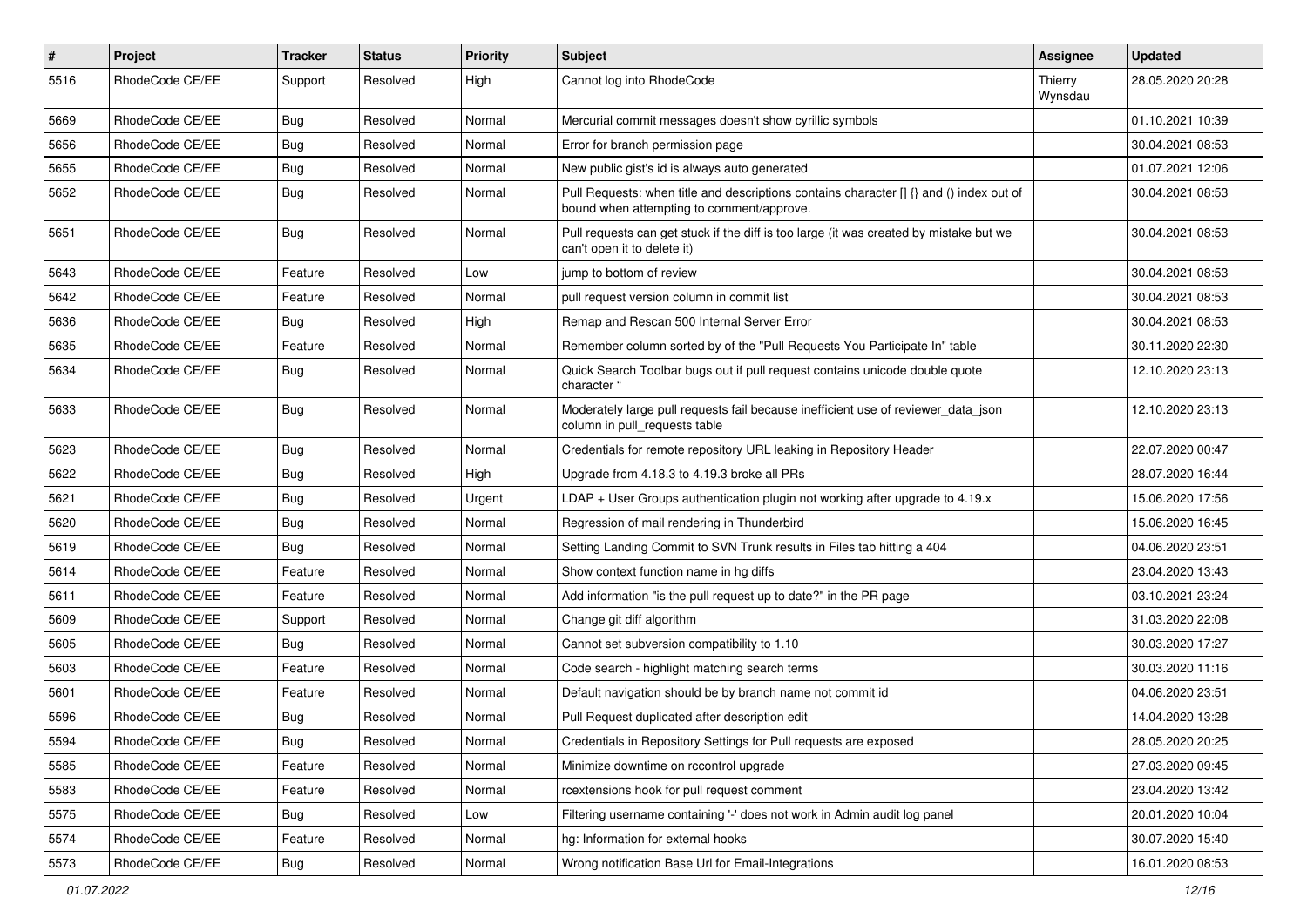| $\vert$ # | Project         | <b>Tracker</b> | <b>Status</b> | <b>Priority</b> | <b>Subject</b>                                                                                                                    | <b>Assignee</b> | <b>Updated</b>   |
|-----------|-----------------|----------------|---------------|-----------------|-----------------------------------------------------------------------------------------------------------------------------------|-----------------|------------------|
| 5571      | RhodeCode CE/EE | <b>Bug</b>     | Resolved      | Normal          | redmine does not work with firefox any more                                                                                       |                 | 25.10.2019 12:38 |
| 5569      | RhodeCode CE/EE | <b>Bug</b>     | Resolved      | Normal          | SshWrapper error                                                                                                                  |                 | 21.01.2020 02:02 |
| 5567      | RhodeCode CE/EE | <b>Bug</b>     | Resolved      | High            | Error after PR was updated                                                                                                        |                 | 20.01.2020 10:04 |
| 5561      | RhodeCode CE/EE | <b>Bug</b>     | Resolved      | Normal          | PR diff doesn't update when target changes                                                                                        |                 | 21.05.2020 11:53 |
| 5560      | RhodeCode CE/EE | Bug            | Resolved      | High            | Check all permission API function to flush caches for auth_perms                                                                  |                 | 08.06.2021 23:56 |
| 5558      | RhodeCode CE/EE | <b>Bug</b>     | Resolved      | Low             | Commit compare window covers text                                                                                                 |                 | 08.07.2019 18:12 |
| 5557      | RhodeCode CE/EE | <b>Bug</b>     | Resolved      | Normal          | Consider removing slashes from the RSS feed names                                                                                 |                 | 31.10.2019 19:54 |
| 5555      | RhodeCode CE/EE | Bug            | Resolved      | Normal          | Making Repository Public does not update the Default User Permissions                                                             |                 | 28.05.2020 20:26 |
| 5554      | RhodeCode CE/EE | Support        | Resolved      | Normal          | How to increase number of commits shown in pagination on dashboard and<br>changelog                                               |                 | 21.01.2020 02:08 |
| 5546      | RhodeCode CE/EE | Support        | Resolved      | Normal          | experiments with mercurial 4.9                                                                                                    |                 | 26.03.2019 09:23 |
| 5544      | RhodeCode CE/EE | Support        | Resolved      | Normal          | Use of authentication token with LDAP account results in account lockout when max<br>bad password attempts are configured in LDAP |                 | 27.02.2019 10:09 |
| 5537      | RhodeCode CE/EE | Task           | Resolved      | Normal          | Add owner to create pull request API                                                                                              |                 | 28.02.2019 13:52 |
| 5536      | RhodeCode CE/EE | Feature        | Resolved      | Low             | Ability to disable server-side SSH key generation                                                                                 |                 | 28.02.2019 13:52 |
| 5530      | RhodeCode CE/EE | Bug            | Resolved      | Normal          | Email integration has incorrect url                                                                                               |                 | 09.02.2019 10:33 |
| 5528      | RhodeCode CE/EE | <b>Bug</b>     | Resolved      | High            | Empty Unicode file causes the PR to return HTTP 500                                                                               |                 | 28.02.2019 13:52 |
| 5522      | RhodeCode CE/EE | <b>Bug</b>     | Resolved      | Low             | vcsserver fails when url contains extra "/"                                                                                       |                 | 28.02.2019 13:52 |
| 5521      | RhodeCode CE/EE | Bug            | Resolved      | Normal          | Proxing SVN http requests does not work when using prefix for rhodecode.                                                          |                 | 28.02.2019 13:52 |
| 5520      | RhodeCode CE/EE | Feature        | Resolved      | Normal          | Show the head commits shas when the merge is prevented due to multiple heads                                                      |                 | 28.02.2019 13:52 |
| 5518      | RhodeCode CE/EE | Bug            | Resolved      | Normal          | Zero-sized files in /rhodecode/config/rcextensions/examples                                                                       |                 | 21.01.2020 02:18 |
| 5517      | RhodeCode CE/EE | <b>Bug</b>     | Resolved      | Urgent          | Problem with upgrading to Community-4.15                                                                                          |                 | 11.12.2018 06:32 |
| 5515      | RhodeCode CE/EE | <b>Bug</b>     | Resolved      | Normal          | PR default reviewer is incorrect                                                                                                  |                 | 28.02.2019 13:52 |
| 5513      | RhodeCode CE/EE | <b>Bug</b>     | Resolved      | High            | Gist: GitHub flavoured markdown gist creation fails                                                                               |                 | 07.07.2019 22:21 |
| 5507      | RhodeCode CE/EE | <b>Bug</b>     | Resolved      | Normal          | Markdown rendering needs improvement                                                                                              |                 | 15.08.2019 15:40 |
| 5505      | RhodeCode CE/EE | Bug            | Resolved      | Normal          | Notification emails from RhodeCode is garbled in Outlook 2016 web client                                                          |                 | 07.12.2018 09:49 |
| 5502      | RhodeCode CE/EE | <b>Bug</b>     | Resolved      | High            | 500 error when using multiple custom branch permissions                                                                           |                 | 07.12.2018 09:49 |
| 5490      | RhodeCode CE/EE | Bug            | Resolved      | Normal          | Changes to repo group permissions via API are not audit logged                                                                    |                 | 28.02.2019 13:52 |
| 5489      | RhodeCode CE/EE | <b>Bug</b>     | Resolved      | High            | grant_user_permission_to_repo_group API call fails to set permissions on child<br>repos                                           |                 | 11.07.2018 09:57 |
| 5482      | RhodeCode CE/EE | <b>Bug</b>     | Resolved      | Normal          | Changing a repo's 'Remote pull uri' in its Settings fails with 'No repo type specified'                                           |                 | 31.10.2018 08:37 |
| 5469      | RhodeCode CE/EE | Feature        | Resolved      | Normal          | elastisearch > 2.x not supported ?                                                                                                |                 | 21.01.2020 02:19 |
| 5461      | RhodeCode CE/EE | Bug            | Resolved      | Normal          | Changes to user group permissions via API are not audit logged                                                                    |                 | 30.08.2018 09:47 |
| 5457      | RhodeCode CE/EE | Bug            | Resolved      | Normal          | Internal server error on full-text search settings page with Elasticsearch                                                        |                 | 16.04.2018 09:08 |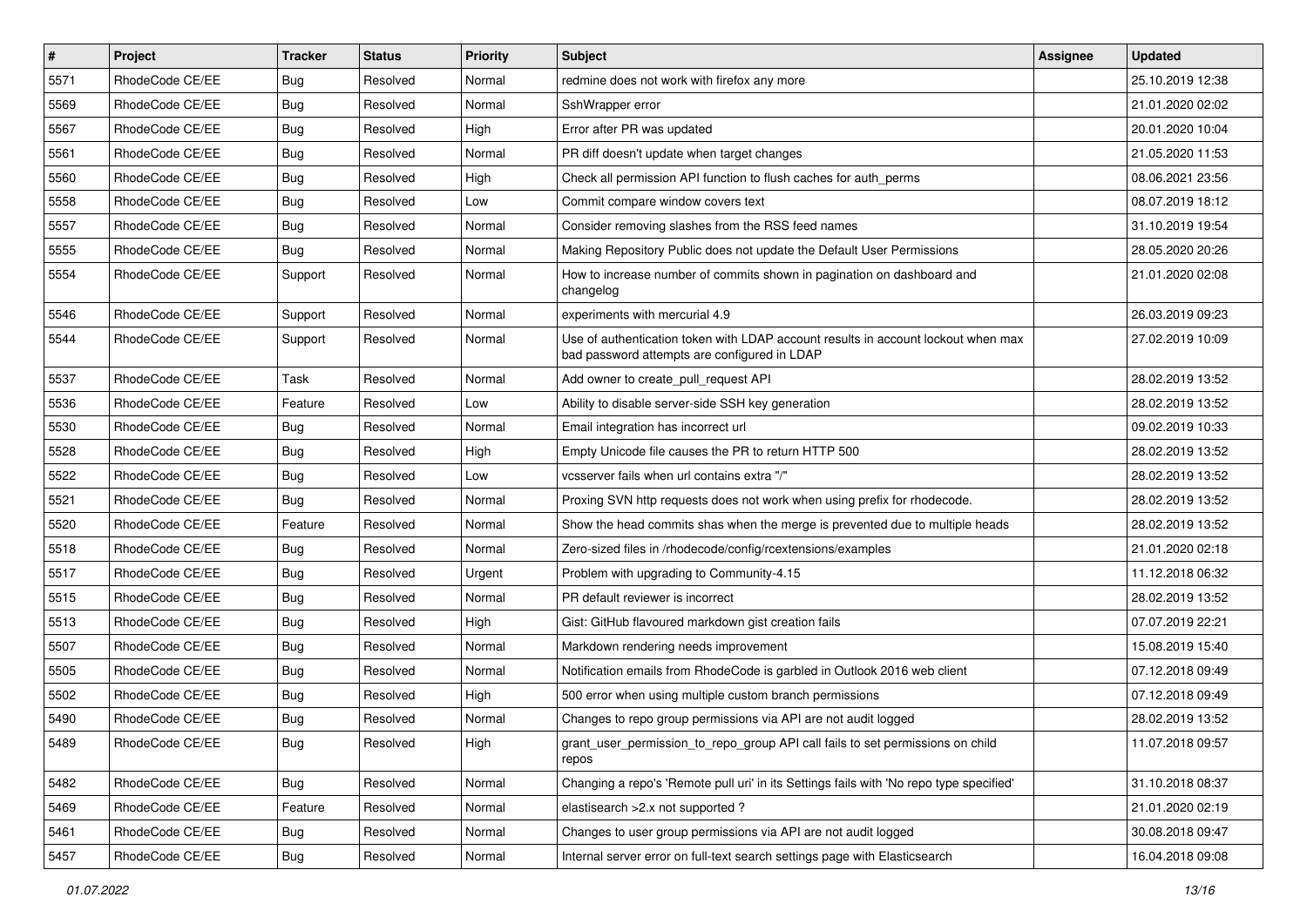| $\pmb{\#}$ | Project         | <b>Tracker</b> | <b>Status</b> | <b>Priority</b> | <b>Subject</b>                                                                           | Assignee | <b>Updated</b>   |
|------------|-----------------|----------------|---------------|-----------------|------------------------------------------------------------------------------------------|----------|------------------|
| 5444       | RhodeCode CE/EE | Bug            | Resolved      | Normal          | Error while creating a pull request on a Mercurial repository                            |          | 17.04.2018 22:29 |
| 5436       | RhodeCode CE/EE | <b>Bug</b>     | Resolved      | High            | Unable To Open Pull Request in 4.11.2                                                    |          | 14.02.2018 11:14 |
| 5434       | RhodeCode CE/EE | Bug            | Resolved      | Immediate       | Locale problem                                                                           |          | 01.10.2021 09:51 |
| 5433       | RhodeCode CE/EE | Bug            | Resolved      | High            | RhodeCode Community 4.11 doesn't handle HG largefiles extension                          |          | 01.02.2018 20:08 |
| 5412       | RhodeCode CE/EE | Bug            | Resolved      | Normal          | Webhook for "pullrequest commented" event returns incomplete data                        |          | 27.02.2018 18:00 |
| 5396       | RhodeCode CE/EE | Feature        | Resolved      | Normal          | Merge state with shadow repo should be created during pull request                       |          | 12.10.2017 21:57 |
| 5395       | RhodeCode CE/EE | Support        | Resolved      | Normal          | Svn protocols and performance                                                            |          | 04.04.2019 18:08 |
| 5391       | RhodeCode CE/EE | Task           | Resolved      | High            | Secure Email change                                                                      |          | 17.04.2018 21:50 |
| 5381       | RhodeCode CE/EE | Bug            | Resolved      | Normal          | Email integration changeset links invalid                                                |          | 06.09.2017 12:29 |
| 5380       | RhodeCode CE/EE | <b>Bug</b>     | Resolved      | Normal          | repo commits pageintion error                                                            |          | 06.09.2017 19:16 |
| 5379       | RhodeCode CE/EE | Bug            | Resolved      | Normal          | Journal RSS feed errors                                                                  |          | 01.09.2017 16:40 |
| 5376       | RhodeCode CE/EE | Bug            | Resolved      | Normal          | error: pretxnchangegroup.acl hook failed: acl: user "" denied on branch "default"        |          | 16.08.2017 19:45 |
| 5375       | RhodeCode CE/EE | Support        | Resolved      | Normal          | How do I configure "Go to" to just search repository names?                              |          | 16.08.2017 18:00 |
| 5343       | RhodeCode CE/EE | Task           | Resolved      | Normal          | SSH key management and SSH support                                                       |          | 18.08.2017 23:50 |
| 5337       | RhodeCode CE/EE | Bug            | Resolved      | Normal          | Possible memory leak after few Git Pull Requests                                         |          | 08.08.2017 13:08 |
| 5321       | RhodeCode CE/EE | Feature        | Resolved      | Normal          | Audit logs                                                                               |          | 21.06.2017 12:49 |
| 5304       | RhodeCode CE/EE | Bug            | Resolved      | Normal          | Email template not correct                                                               |          | 31.10.2018 08:36 |
| 5297       | RhodeCode CE/EE | Bug            | Resolved      | Normal          | Locale fails on a SuSE system                                                            |          | 31.10.2018 08:36 |
| 5277       | RhodeCode CE/EE | Bug            | Resolved      | Normal          | table id=user_list_table - Ajax error                                                    |          | 13.04.2017 01:04 |
| 5272       | RhodeCode CE/EE | Feature        | Resolved      | Normal          | Pull Request checklist                                                                   |          | 21.01.2020 02:09 |
| 5266       | RhodeCode CE/EE | Bug            | Resolved      | Normal          | Validate if changes in target branches get's propagated on Pull request updates          |          | 05.04.2017 18:10 |
| 5265       | RhodeCode CE/EE | Task           | Resolved      | Normal          | Enable phases support                                                                    |          | 11.05.2017 11:10 |
| 5259       | RhodeCode CE/EE | Bug            | Resolved      | Normal          | user-journal storage changes                                                             |          | 12.04.2017 00:04 |
| 5235       | RhodeCode CE/EE | Task           | Resolved      | Normal          | relative image support                                                                   |          | 10.03.2017 23:37 |
| 5229       | RhodeCode CE/EE | Task           | Resolved      | Normal          | add support for https://clipboardjs.com/                                                 |          | 21.01.2020 02:19 |
| 5225       | RhodeCode CE/EE | Task           | Resolved      | Normal          | add tag of author/contribitor to comments                                                |          | 11.05.2017 11:10 |
| 5221       | RhodeCode CE/EE | Task           | Resolved      | Normal          | Missing comment type in emails                                                           |          | 19.02.2017 21:46 |
| 5213       | RhodeCode CE/EE | <b>Bug</b>     | Resolved      | Normal          | Fixing Apache Proxy timeout issues                                                       |          | 14.02.2017 09:44 |
| 5210       | RhodeCode CE/EE | Bug            | Resolved      | Normal          | webook problems                                                                          |          | 13.02.2017 19:43 |
| 5207       | RhodeCode CE/EE | Task           | Resolved      | Low             | Release 4.6.1                                                                            |          | 13.02.2017 18:04 |
| 5203       | RhodeCode CE/EE | Task           | Resolved      | Normal          | optimise large repos speed                                                               |          | 08.09.2017 16:10 |
| 5202       | RhodeCode CE/EE | Task           | Resolved      | Normal          | run git gc and git repack on GIT repos when we have a scheduler via celery in<br>pyramid |          | 04.12.2017 20:49 |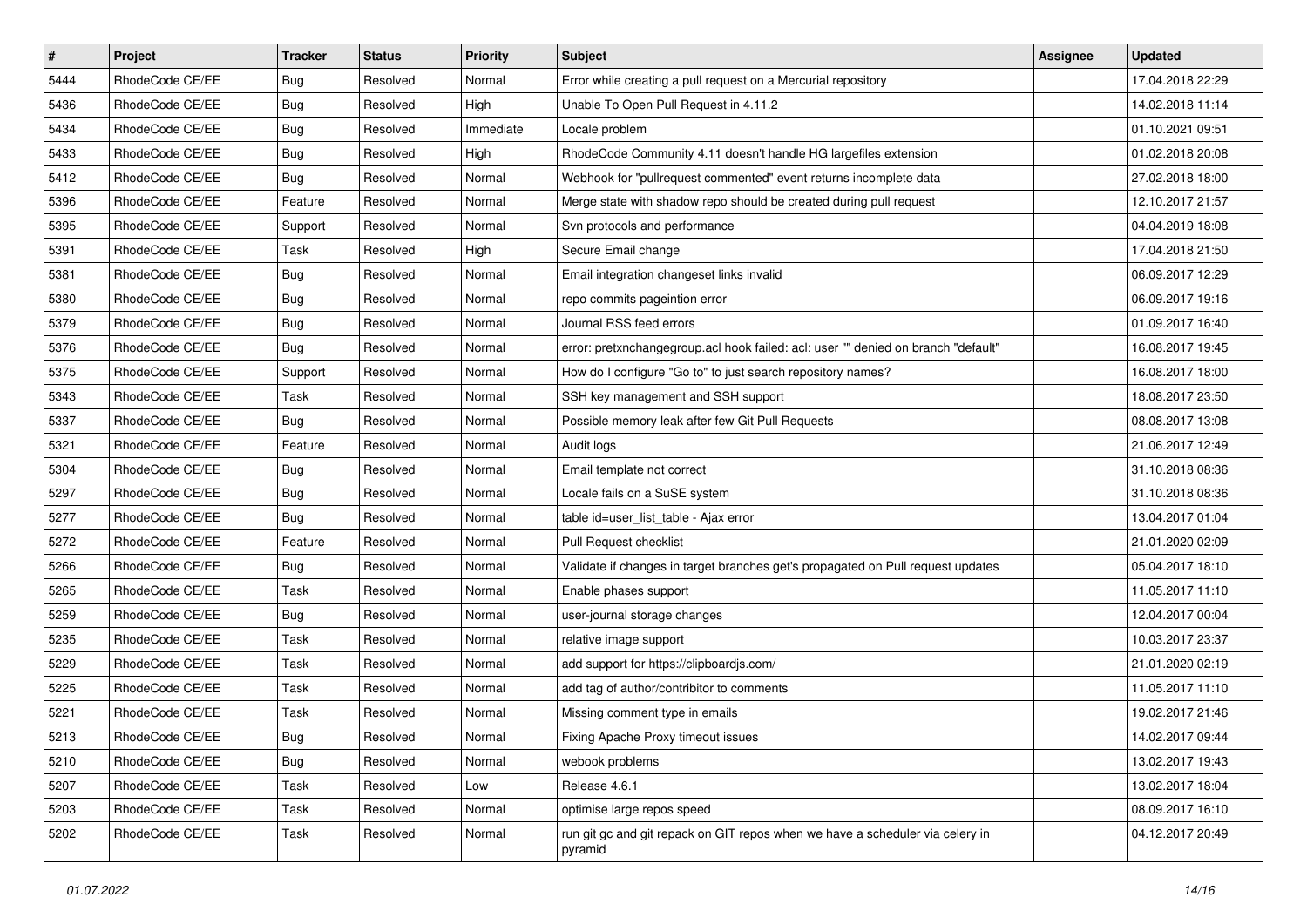| $\vert$ # | Project         | <b>Tracker</b> | <b>Status</b> | <b>Priority</b> | <b>Subject</b>                                                                                        | <b>Assignee</b> | <b>Updated</b>   |
|-----------|-----------------|----------------|---------------|-----------------|-------------------------------------------------------------------------------------------------------|-----------------|------------------|
| 5201      | RhodeCode CE/EE | Task           | Resolved      | Normal          | API: implement describe-methods                                                                       |                 | 13.02.2017 15:57 |
| 5198      | RhodeCode CE/EE | Task           | Resolved      | Normal          | remove pyro4 from enterprise                                                                          |                 | 07.02.2017 19:28 |
| 5187      | RhodeCode CE/EE | Feature        | Resolved      | Normal          | changelog dynamic loading of commits                                                                  |                 | 12.06.2018 12:31 |
| 5184      | RhodeCode CE/EE | Task           | Resolved      | Normal          | bump pyramid to 1.7.X                                                                                 |                 | 06.02.2017 21:50 |
| 5164      | RhodeCode CE/EE | <b>Bug</b>     | Resolved      | Normal          | non-web calls are leaking session objects                                                             |                 | 13.01.2017 01:30 |
| 4678      | RhodeCode CE/EE | Task           | Resolved      | Normal          | Release 4.5.2                                                                                         |                 | 19.12.2016 17:32 |
| 4677      | RhodeCode CE/EE | Support        | Resolved      | High            | API get repo refs not working?                                                                        |                 | 19.12.2016 11:46 |
| 4676      | RhodeCode CE/EE | <b>Bug</b>     | Resolved      | Normal          | Some admin passwords can make installation fail                                                       |                 | 16.12.2016 16:16 |
| 4675      | RhodeCode CE/EE | <b>Bug</b>     | Resolved      | Normal          | Disk free inodes are displayed incorrectly                                                            |                 | 13.12.2016 22:41 |
| 4666      | RhodeCode CE/EE | Task           | Resolved      | Normal          | Bump git and mercurial to latest versions                                                             |                 | 02.12.2016 19:01 |
| 4306      | RhodeCode CE/EE | Bug            | Resolved      | Normal          | Issue to push file with character # on a SVN                                                          |                 | 03.04.2017 16:44 |
| 4305      | RhodeCode CE/EE | Task           | Resolved      | Normal          | Meta-tagging could be excluded from limit                                                             |                 | 09.11.2016 19:27 |
| 4304      | RhodeCode CE/EE | <b>Bug</b>     | Resolved      | High            | Search: Internal Server Error                                                                         |                 | 26.11.2016 16:26 |
| 4283      | RhodeCode CE/EE | Task           | Resolved      | Normal          | bump whoosh to 2.7.4 release                                                                          |                 | 13.12.2016 21:08 |
| 4274      | RhodeCode CE/EE | <b>Bug</b>     | Resolved      | Normal          | 500 error when push big objects                                                                       |                 | 13.02.2017 19:53 |
| 4266      | RhodeCode CE/EE | Bug            | Resolved      | Normal          | Error 500 on integrations page after setting up Webhook                                               |                 | 17.10.2016 15:35 |
| 4235      | RhodeCode CE/EE | Task           | Resolved      | High            | Support GIT LFS server                                                                                |                 | 23.03.2017 17:24 |
| 4227      | RhodeCode CE/EE | Support        | Resolved      | Normal          | VBScript files detected as text/plain - no syntax highlighting                                        |                 | 14.09.2016 22:38 |
| 4207      | RhodeCode CE/EE | Feature        | Resolved      | Normal          | Support for obsolescence markers in changelog UI                                                      |                 | 19.05.2017 16:14 |
| 4206      | RhodeCode CE/EE | Bug            | Resolved      | High            | Error creating SVN groups                                                                             |                 | 15.09.2016 13:24 |
| 4192      | RhodeCode CE/EE | Feature        | Resolved      | Normal          | [ce, ee] slack/hipchat integrations group commits by branch pushed                                    |                 | 09.09.2016 19:01 |
| 4169      | RhodeCode CE/EE | Task           | Resolved      | Normal          | re-architecture celery support                                                                        |                 | 17.11.2017 19:21 |
| 4166      | RhodeCode CE/EE | <b>Bug</b>     | Resolved      | Urgent          | [ce] Rhodecode crashing after MySQL error                                                             |                 | 23.08.2016 23:35 |
| 4151      | RhodeCode CE/EE | Task           | Resolved      | Normal          | [packaging] Subversion to current 1.9.X                                                               |                 | 09.09.2016 10:18 |
| 4140      | RhodeCode CE/EE | Task           | Resolved      | Normal          | Check middleware chain status, and Verify that special middleware is catching<br>exceptions correctly |                 | 23.08.2016 12:13 |
| 4108      | RhodeCode CE/EE | Task           | Resolved      | Normal          | Release 4.2.2                                                                                         |                 | 14.10.2016 13:08 |
| 4090      | RhodeCode CE/EE | Bug            | Resolved      | Normal          | test ticket                                                                                           |                 | 09.03.2021 20:39 |
| 4089      | RhodeCode CE/EE | <b>Bug</b>     | Resolved      | Normal          | svn repository does not exist                                                                         |                 | 12.06.2018 12:29 |
| 4081      | RhodeCode CE/EE | Support        | Resolved      | Normal          | Receiving server 500 error when trying to clone repo from windows client using<br>eclipse             |                 | 12.07.2016 14:30 |
| 4044      | RhodeCode CE/EE | Feature        | Resolved      | Normal          | <b>Branch permissions</b>                                                                             |                 | 30.08.2018 09:48 |
| 4003      | RhodeCode CE/EE | Task           | Resolved      | Normal          | User personal repository groups improvements                                                          |                 | 07.11.2016 16:12 |
| 3999      | RhodeCode CE/EE | Feature        | Resolved      | Normal          | Add `send account information` to user creation page                                                  |                 | 28.06.2016 15:22 |